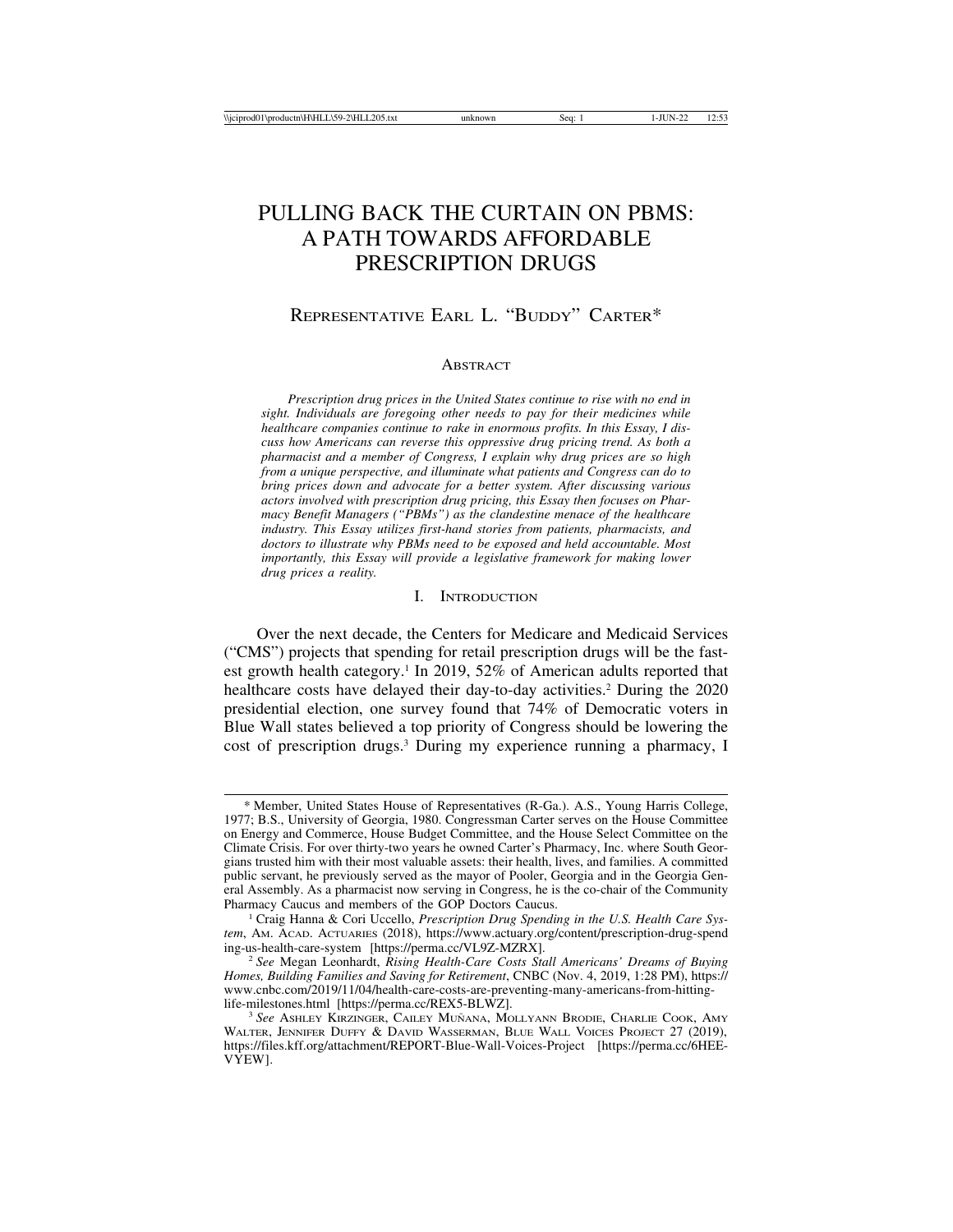have also unfortunately witnessed families discussing how to cut costs on groceries to afford prescription medicine.

Pharmacy Benefit Managers ("PBMs") have grown into some of the largest, most profitable companies in our nation.<sup>4</sup> PBMs act as middlemen between pharmacies, drug manufacturing companies, and health insurance plans to administer prescription drug benefits.5 Using their size, leverage, and negotiating power, PBMs play a large role in determining which prescription drugs are covered by insurance plans and how much they cost, while keeping themselves mostly hidden from the American public.<sup>6</sup>

This Essay identifies PBMs as a root cause of high prescription drug costs. Behind the curtain, PBMs play an outsized role in the perilous state of the current American prescription drug market. As everyone from pharmacy owners to patients to taxpayers are victimized by the predatory practices of PBMs, this is inherently a human issue. I hope to expose the hidden actor of PBMs to the American public and encourage Congress to address this problem.

Stories from patients, pharmacists, and doctors have already inspired some congressional action to rein in PBMs' predatory practices. For example, bipartisan coalitions introduced the Ensuring Seniors Access to Local Pharmacies Act,<sup>7</sup> which would require transparency of PBM contracts, prohibit patient steering to in-house or PBM associated pharmacies, and allow seniors in Medicare Part D plans to use pharmacies of their choice.<sup>8</sup> Additionally, the Pharmacy DIR Reform to Reduce Senior Drug Costs Act<sup>9</sup> would ensure that clawbacks, or price concessions issued by PBMs, are assessed at the point of sale to eliminate the retroactive nature of Direct and Indirect Remuneration ("DIR") fees.10 Congress has also sent several letters to the Biden administration, $11$  but no action has been taken to stop PBMs.

It is time to finally lower drug prices in America, and, together, we can make a difference.

<sup>4</sup> *See* PBM ACCOUNTABILITY PROJECT, UNDERSTANDING THE EVOLVING BUSINESS MOD-ELS AND REVENUE OF PHARMACY BENEFIT MANAGERS 3 (2021), https://b11210f4-9a71-4e4ca08f-cf43a83bc1df.usrfiles.com/ugd/b11210\_264612f6b98e47b3a8502054f66bb2a1.pdf [https://perma.cc/YWR6-HHLZ]. <sup>5</sup> *See id.*

<sup>6</sup> *See id.*

<sup>7</sup> H.R. 2608, 117th Cong. (2021).

<sup>8</sup> *See id.*

<sup>&</sup>lt;sup>9</sup> S. 1909, 117th Cong. (2021).<br><sup>10</sup> See id.

<sup>&</sup>lt;sup>11</sup> *See, e.g.*, Letter from Earl L. "Buddy" Carter, U.S. Representative, House of Representatives et al. to Xavier Becerra, Sec'y, U.S. Dep't Health & Hum. Servs. (Mar. 16, 2022), https://buddycarter.house.gov/uploadedfiles/dir\_reform\_letter\_to\_hhs\_3.16.22.pdf [https:// perma.cc/95NR-G9QT].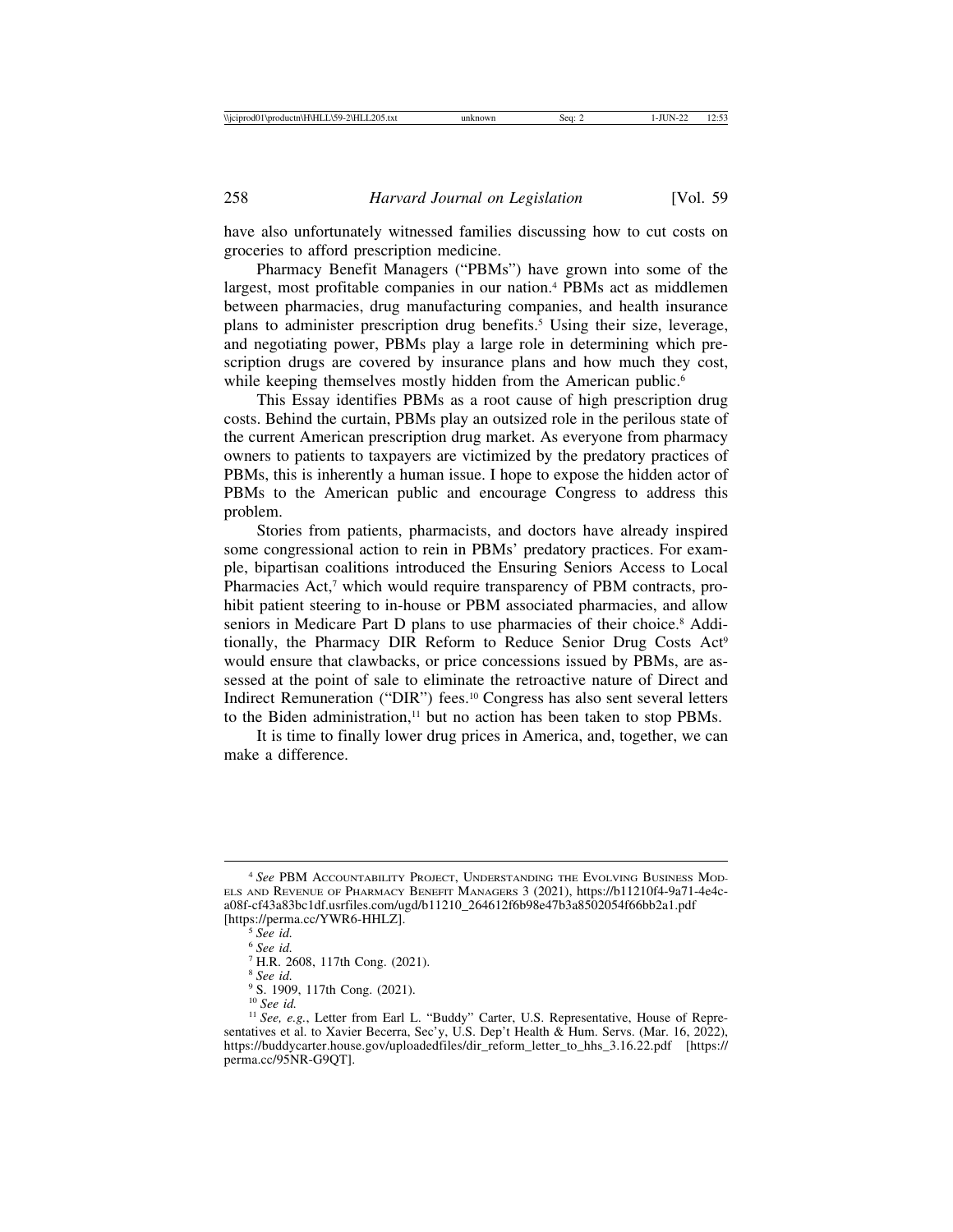## II. THE RISE IN DRUG PRICES

Drug prices in America are on the rise.<sup>12</sup> According to GoodRx Health, drug costs rose 33% between 2014 and 2020.13 A recent report by the Congressional Budget Office shows the average net price of branded pharmaceutical products in Medicare Part D increasing from \$149 in 2009 to \$353 in 2018.14 A study by the non-partisan, non-profit RAND Corporation suggests drug prices in the United States are 2.56 times higher than other modern nations.15 And Americans are spending a larger percentage of their total income on healthcare and drugs than in years past.16

Insulin provides an illustrative example: diabetic patients pay an average of \$300 for a vial of insulin.17 A vial of insulin contains 1,000 insulin units, and, depending on the type of diabetes an individual has and his or her weight, he or she may require upwards of 100 insulin units a day.<sup>18</sup> Simple math suggests diabetic patients could spend over \$1,000 a month on insulin alone. As a result, patients often must choose between their health and their wallets. No American should have to make that choice.

Reducing drug prices has consistently polled as a top issue for American voters.19 According to a poll released in October 2021 by the Kaiser Family Foundation, 83% of Americans say the cost of prescription drug prices is unreasonable.20 The same poll says 26% of Americans have a hard time affording their medications, and 78% of Americans think pharmaceutical companies are to blame for the high prices.21 A different poll released by

<sup>12</sup> *See* TAMARA HAYFORD & DAVID AUSTIN, CONG. BUDGET OFF., NO. 57050, PRESCRIP-TION DRUGS: SPENDING, USE, AND PRICES 13 (2022), https://www.cbo.gov/system/files/2022-

<sup>&</sup>lt;sup>13</sup> See Tori Marsh, Prices for Prescription Drugs Rise Faster than Prices for Any Other *Medical Good or Service*, GOODRX HEALTH (Sept. 17, 2020), https://www.goodrx.com/healthcare-access/drug-cost-and-savings/prescription-drugs-rise-faster-than-medical-goods-or-ser

<sup>&</sup>lt;sup>14</sup> See HAYFORD & AUSTIN, *supra* note 12, at 16. **Whaley, Mahlet Gizaw, Daniel**<br><sup>15</sup> See Andrew W. Mulcahy, Christopher M. Whaley, Mahlet Gizaw, Daniel SCHWAM, NATHANIEL EDENFIELD & ALEJANDRO U. BECERRA-ORTHENELAS, RAND CORP., IN-TERNATIONAL PRESCRIPTION DRUG PRICE COMPARISONS: CURRENT EMPIRICAL ESTIMATES AND COMPARISONS WITH PREVIOUS STUDIES 26 (2021), https://www.rand.org/pubs/research\_reports/RR2956.html [https://perma.cc/8GS6-JBWA].

<sup>&</sup>lt;sup>16</sup> See Danielle K. Roberts, *The Deadly Cost of Insulin*, AM. J. MANAGED CARE (June 10, 2019), https://www.ajmc.com/view/the-deadly-costs-of-insulin [https://perma.cc/3W8V-

<sup>&</sup>lt;sup>17</sup> See David Lazarus, *Column: Soaring Insulin Prices Reveal Clout, and Greed of Healthcare Middlemen*, L.A. TIMES (Nov. 30, 2021, 6:00 AM), https://www.latimes.com/business/<br>story/2021-11-30/lazarus-healthcare-insulin-prices [https://perma.cc/YPC6-6VER].

<sup>&</sup>lt;sup>18</sup> See SingleCare Team, *Insulin Prices: How Much Does Insulin Cost*, SINGLECARE (Jan. 27, 2020), https://www.singlecare.com/blog/insulin-prices/ [https://perma.cc/ER65-4KM6].

<sup>&</sup>lt;sup>19</sup> See Liz Hamel, Lunna Lopes, Ashely Kirzinger, Grace Sparks, Audrey Kearney, Mellisha Stokes & Mollyann Brodie, *Public Opinion on Prescription Drugs and Their Prices*, KAISER FAM. FOUND. (Oct. 18, 2021), https://www.kff.org/health-costs/poll-finding/publicopinion-on-prescription-drugs-and-their-prices/ [https://perma.cc/K37C-DU7H]. <sup>20</sup> *See id*. <sup>21</sup> *See id.*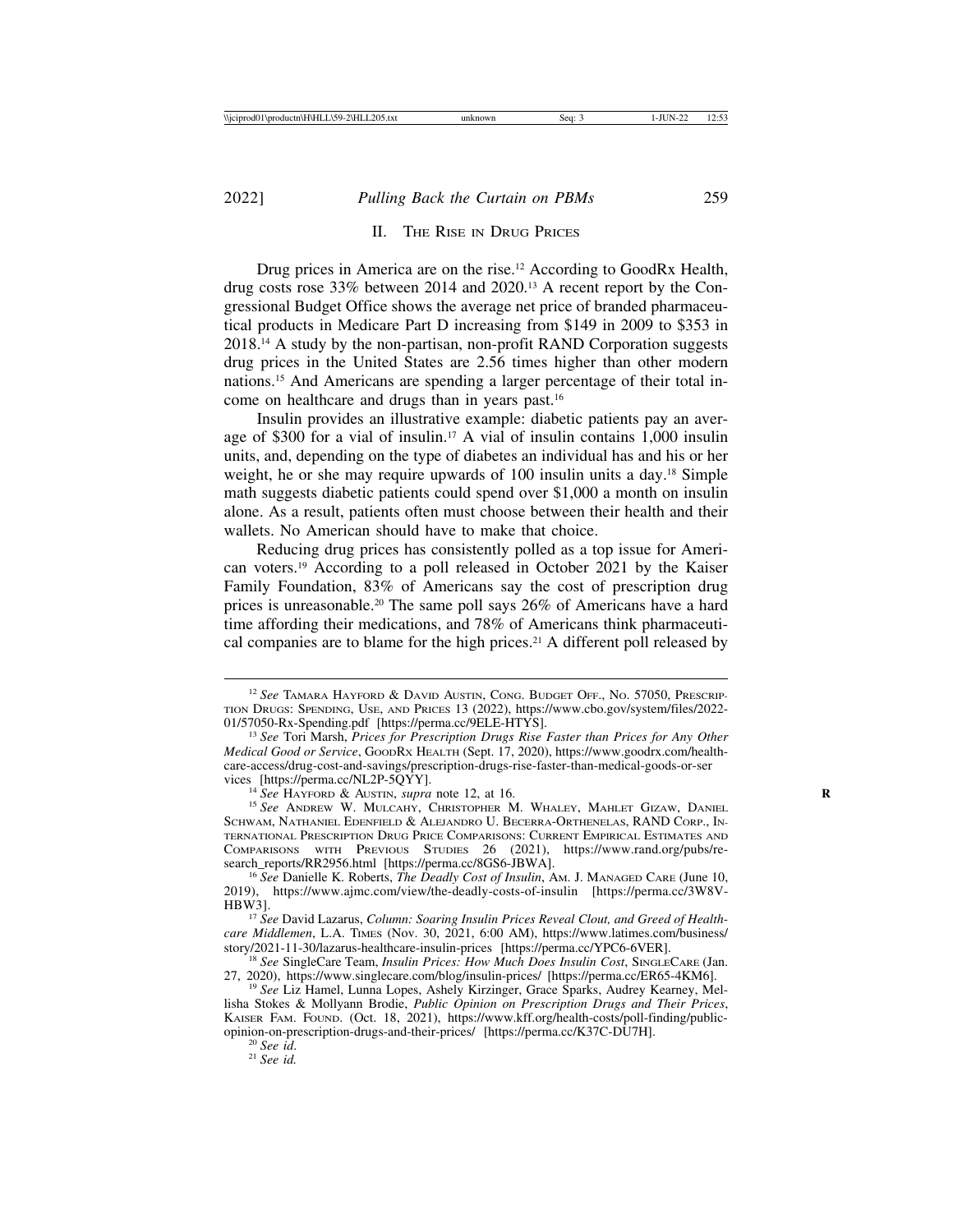Morning Consult and Politico revealed that 50% of Americans think bringing down prescription drugs should be a priority.22 Clearly, this is important issue to Americans.

There are competing and complex explanations for why drug prices are so high. Many Americans think it is because pharmaceutical companies jack up prices and pocket those profits.23 The above statistics might even suggest this to be true. But this argument blatantly ignores other entities within the American healthcare system and the tactics they use to increase prices and pocket greater profits. The American healthcare system is too complex to put the blame on a single entity. I've experienced the complexities of this system myself for over thirty years as a pharmacist, independent pharmacy owner, and now member of Congress on the House Energy and Commerce Health Subcommittee. There is more than meets the eye to this story, and I strive to reveal how hidden "middlemen" in the pharmaceutical supply chain are the ones to blame for these drastic price increases.

## *A. Generic Drugs vs. Branded Drugs*

## *1. Where does the money come from?*

Before examining the middlemen within the supply chain and how they raise drug costs, it is important to discuss the pharmaceutical marketplace, how generic drugs and branded drugs differ, and how the marketplace profits off of them.

Generic drugs are unbranded products that compete with the original, branded innovator drug when exclusivity and legal patents expire for the branded product.24 In 1984, Congress passed the Drug Price Competition and Patent Term Restoration Act ("Hatch-Waxman Act"),<sup>25</sup> which established a pathway for expedited approval at the Food and Drug Administration ("FDA") for generic drugs that are exact copies of branded products already on the market.26 The FDA relies on its determination that the original branded product is safe and effective to approve new generic drugs.<sup>27</sup> Be-

<sup>22</sup> *See* Gaby Galvin, *Curbing Drug Costs Should Be a Top Priority for Congress, 1 in 2 Voters Say*, MORNING CONSULT (May 5, 2021, 6:00 AM), https://morningconsult.com/2021/05/

<sup>&</sup>lt;sup>23</sup> See Marisa Fernandez, *Drug Companies Keep Raising Prices*, Axios (Jan. 14, 2021), https://www.axios.com/drug-price-increases-new-year-2021-cf1fce6d-3c82-456f-9a6c-6b5144

<sup>&</sup>lt;sup>24</sup> Suzanne M. Kirchhoff, Agata Bodie, Kavya Sekar & Simi V. Siddalingaiah, CONG. RSCH. SERV., R44832, FREQUENTLY ASKED QUESTIONS ABOUT PRESCRIPTION DRUG PRICING AND POLICY 2 (2021), https://sgp.fas.org/crs/misc/R44832.pdf [https://perma.cc/6J7Y-CPYY].

<sup>&</sup>lt;sup>25</sup> 21 U.S.C. § 355(j).<br><sup>26</sup> *See id.*<br><sup>27</sup> *See* Agata Dabrowska, Cong. Rsch. Serv., IF11075, FDA and Drug Prices: Facil-ITATING ACCESS TO GENERIC DRUGS 1 (2019), https://sgp.fas.org/crs/misc/IF11075.pdf [https:/ /perma.cc/24VJ-CJQS].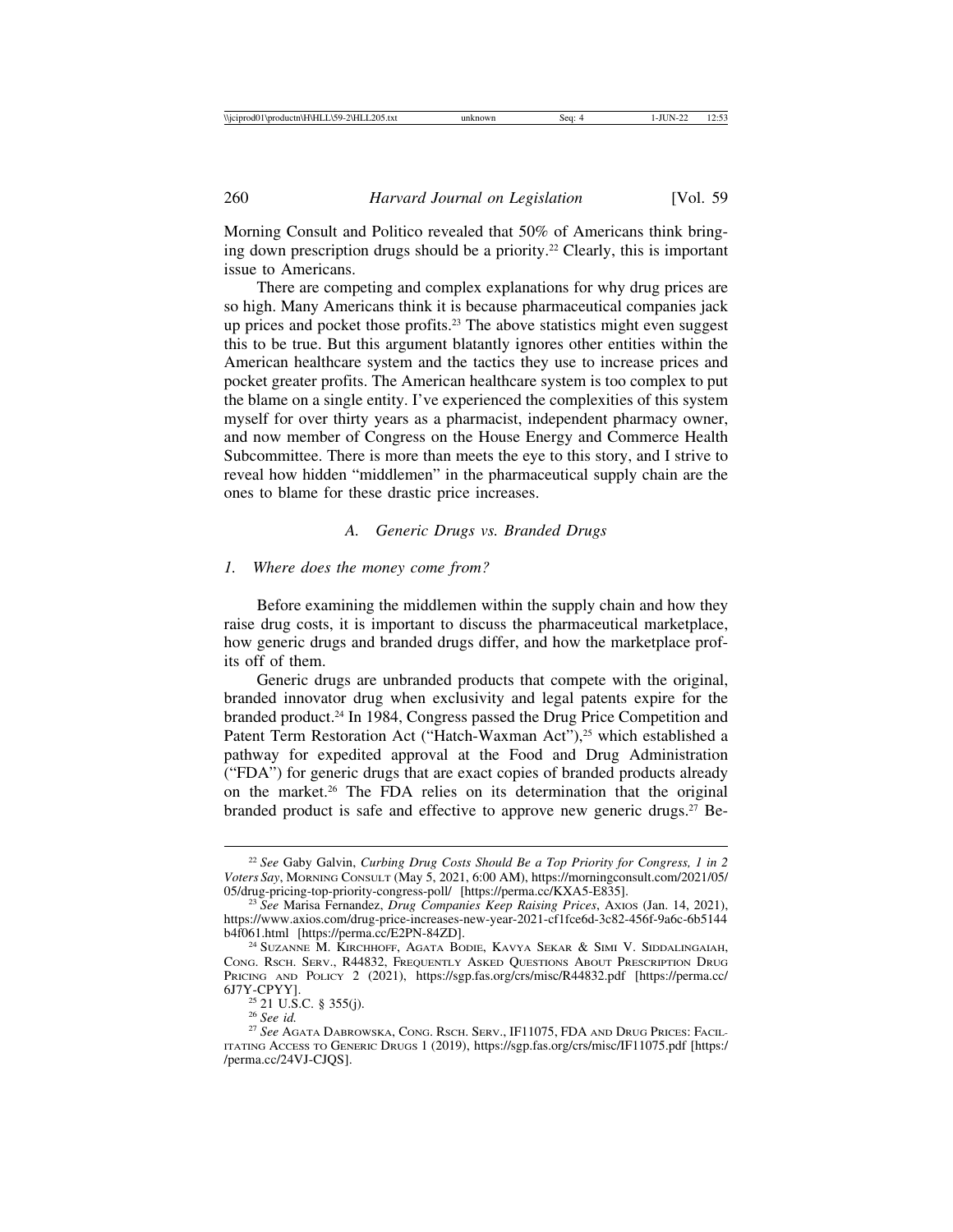cause the generic drugs are exact copies of the original product, the companies developing them avoid costly research and development investments, clinical trial costs, and the risk of a drug not being safe or effective.28 Essentially, the Hatch-Waxman Act created competition in the marketplace by giving consumers a choice among different generic and brand-name products when in need of treatment.29

The Hatch-Waxman Act was a success: today, generic drugs account for most of the drugs sold in the United States—about 90% of all dispensed medications.30 These generic products are usually very cheap, accessible at every pharmacy, and have lower out-of-pocket insurance costs for consumers compared to branded products.31 The intense competition between generic drugs and branded drugs has caused generic drug prices to drop by more than 60% since 2008.32 Thus, generic drugs are increasingly becoming very affordable.33 But despite the high market share, generic drugs account for only 26% of total drug spending, meaning 74% of all spending on drugs is spent on branded drugs.<sup>34</sup> The high share of spending on branded drugs is explainable, and there is a good reason for it: branded drugs are often very new to the market. They require years, sometimes decades, of investments into research and development to create, and they treat specific, often rare, health conditions for a small subset of the population.<sup>35</sup>

New drug development does not come cheap. According to the Congressional Budget Office, the pharmaceutical industry spent \$83 billion in 2019 on research and development.36 That is ten times more than what the industry spent in the 1980s, when adjusted for inflation.<sup>37</sup> Drug companies can expect to spend between \$1 billion and \$2 billion for every new product they attempt to bring to the market.38 A recent study published in the Journal of Health Economics estimates that it costs drug makers \$2.6 billion to get a

<sup>&</sup>lt;sup>28</sup> See id.<br><sup>29</sup> See id.<br><sup>30</sup> HAYFORD & AUSTIN, *supra* note 12, at 10.<br><sup>31</sup> See DABROWSKA, *supra* note 27, at 1.<br><sup>32</sup> See U.S. Dep't Health & HUM. Servs., UNDERSTANDING RECENT TRENDS IN GENERIC DRUG PRICES (2016), https://aspe.hhs.gov/reports/understanding-recent-trends-generic-drug-<br>prices [https://perma.cc/Y72T-7YVH].

<sup>&</sup>lt;sup>33</sup> See Rachel Schwartz, *The Generic Drug Supply Chain*, Ass'n FOR ACCESSIBLE MEDS. (Oct. 16, 2017), https://accessiblemeds.org/resources/blog/generic-drug-supply-chain#:~: text=with%2089%20percent%20of%20all,the%20U.S.%20health%20care%20system [https:/

<sup>&</sup>lt;sup>34</sup> See id.<br><sup>35</sup> See Kirchoff et al., *supra* note 24, at 29. **R** 36 TAMARA HAYFORD & DAVID AUSTIN, CONG. BUDGET OFF., 57025, RESEARCH AND DE-VELOPMENT IN THE PHARMACEUTICAL INDUSTRY 1 (2021), https://www.cbo.gov/publication/

<sup>&</sup>lt;sup>37</sup> *Id.* <sup>37</sup> *Id.* 38 Jonathan Gardner, *New Estimate Puts Cost to Develop a New Drug at \$1B, Adding to Long-Running Debate*, BIOPHARMA DIVE (Mar. 3, 2020), https://www.biopharmadive.com/ news/new-drug-cost-research-development-market-jama-study/573381/ [https://perma.cc/LG H3-S8X9].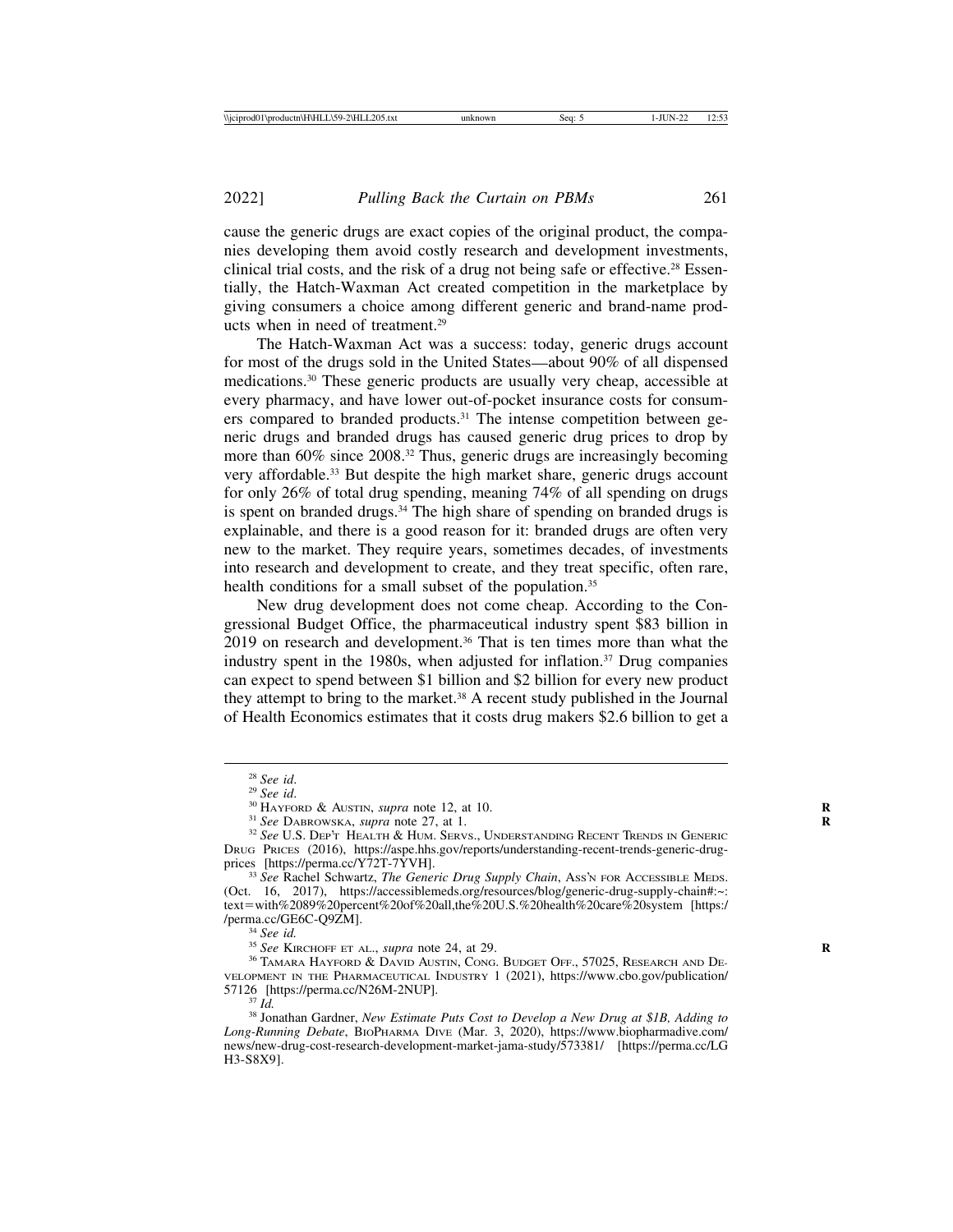drug to market.39 Despite the billions of dollars drug makers invest in new products, there is no guarantee a new drug will ever make it to pharmacy shelves. The FDA approves only about 9% of all drugs that start clinical trials, proving new drug development to be an extremely risky venture.40

Drug companies must charge a price that recoups the billions of dollars in developmental costs, payroll, overhead, financial losses from non-approved drugs, and other expenses—all before taking any profit. These companies take immense risk to create life-saving medicines, experiencing a 91% fail rate on their investments. We must preserve the incentive of modest profits for these companies to take such risks—risks that bring us life-saving medicines.

#### *2. Where does the money go?*

Americans may assume most of the money they spend on drugs goes back to the drug manufacturer. That is not the case. In fact, drug manufacturers receive just 37% of dollars spent on prescription drugs.41 This number has decreased by 17 percentage points since 2013.<sup>42</sup> Similarly, branded drug list prices have now declined for the fourth straight year.<sup>43</sup> This means, year after year, manufacturers are actually decreasing, not increasing, their listed drug prices.<sup>44</sup>

If drug prices listed by manufacturers continue to decrease, then what explains the increased drug costs for consumers at the pharmacy counter? The answer is middlemen, or PBMs. In 2020, total gross expenditures for branded medications reached \$517 billion. 45 Brand manufacturers retained just 31% of this spending, while middlemen retained 69%.<sup>46</sup>

To summarize, yes, drug prices at the pharmacy counter are rising. But the data shows drug manufacturers are dropping their drug prices, while middlemen in the supply chain are taking substantially more profits every single year. My experience as a pharmacy owner has led me to believe that the main culprits for the rise in drugs costs are PBMs.

<sup>&</sup>lt;sup>39</sup> *See Joseph A. DiMasi, Henry G. Grabowski & Ronald W. Hansen, <i>Innovation in the Pharmaceutical Industry: New Estimates of R&D Costs, 47 J. HEALTH ECON. 20, 20 (2016). Pharmaceutical Industry: New Estimates of R&D Costs*, 47 J. HEALTH ECON. 20, 20 (2016). <sup>40</sup> *See* Press Release, Biotechnology Indus. Org., New Study Shows the Rate of Drug

Approvals Lower Than Previously Reported (Feb. 14, 2011), https://archive.bio.org/media/ press-release/new-study-shows-rate-drug-approvals-lower-previously-reported [https://<br>perma.cc/3K7F-5YGX].

<sup>&</sup>lt;sup>41</sup> Andrew Brownlee & Jordan Watson, *The Pharmaceutical Supply Chain, 2013–2020*, BRG (Jan. 7, 2022), https://www.thinkbrg.com/insights/publications/pharmaceutical-supply-<br>chain-2013-2020 [https://perma.cc/A5EN-MEVN].

<sup>&</sup>lt;sup>42</sup> Id.<br><sup>43</sup> See John A. Murphy, III, *Brand Name Drug Prices Fell in 2021* — *Again.*, BIO (Jan. 7, 2022), https://www.bio.org/blogs/brand-name-drug-prices-fell-2021-again [https://perma.cc/ H6DC-DDYQ].<br><sup>44</sup> *See id.*<br><sup>45</sup> Brownlee & Watson, *supra* note 41, at 5.<br><sup>46</sup> *See id.*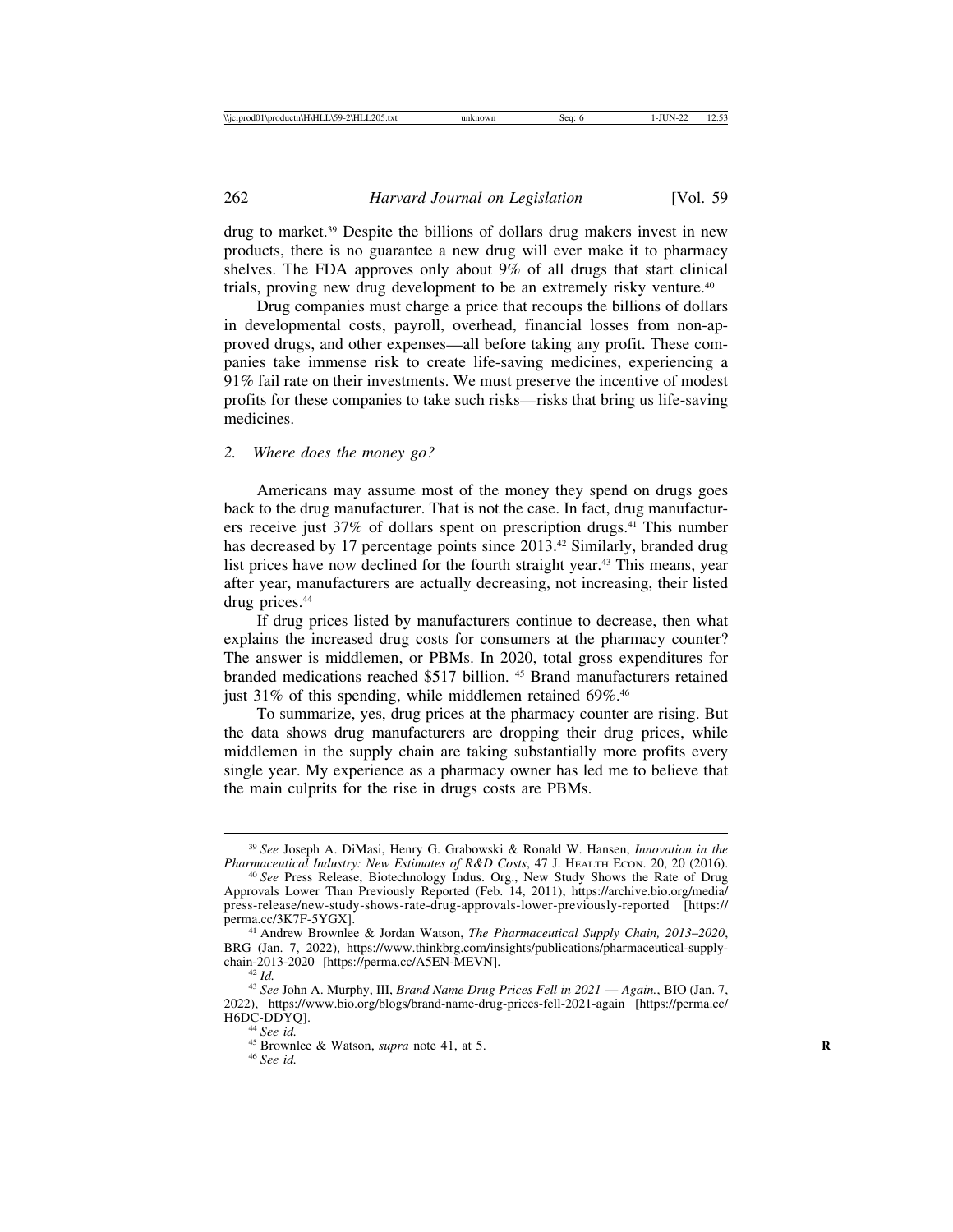## *B. PBMs*

The drug supply chain encompasses six main entities: manufacturers, distributors, retailers or pharmacies, PBMs, health insurance plans or government-run insurance, and patients.<sup>47</sup> Manufacturers make a drug, distributors purchase those drugs and ship them to retailers and pharmacies, and the medication is then dispensed to the patient by a pharmacist. These entities provide services that are visible to patients.48

Health insurance plans and PBMs operate as virtual entities in the supply chain. Health insurance plans pay a portion of the cost of the dispensed medication. They decide which pharmacies are part of their network—entities your health plan contracts with to provide you with medical benefits. Health plans make money by charging patients premium payments and yearly deductibles.

PBMs operate as middlemen, and they operate exclusively in the United States.49 They were originally created to perform administrative functions for insurers related to consumer drug benefits.50 Today, they negotiate costs and reimbursements with pharmacies, drug manufacturers, and insurance plans to establish drug formularies, or lists of generic and branded medications that insurers will cover and pay for according to a consumer's health insurance contract.<sup>51</sup> PBMs also manage the flow of financing in the drug supply chain by providing reimbursements and payments to all entities<sup>52</sup>

PBMs claim they are directly responsible for lowering the costs of drugs.53 The Pharmaceutical Care Management Association ("PCMA"), the PBM industry association that lobbies lawmakers in Washington, D.C., has an entire webpage dedicated to explaining the value of PBMs.54 They claim discounts and rebates, paid by pharmaceutical companies and negotiated by

<sup>47</sup> *See* JULIE SOMERS & ANNA COOK, CONG. BUDGET OFF., NO. 2703, PRESCRIPTION DRUG PRICING IN THE PRIVATE SECTOR 5–11 (2007), https://www.cbo.gov/sites/default/files/110th-congress-2007-2008/reports/01-03-prescriptiondrug.pdf [https://perma.cc/68A7-9M6Q].

<sup>&</sup>lt;sup>48</sup> See id. at 1–2.<br><sup>49</sup> See Jeff Lagasse, *Pharmacy Benefit Managers Operate with Lack of Transparency, Expert Finds*, HEALTHCARE FIN. (Sept. 19, 2018), https://www.healthcarefinancenews.com/news/ pharmacy-benefit-managers-operate-lack-transparency-expert-finds [ https://perma.cc/5FYM-

LCGV]. <sup>50</sup> *See* Cole Werble, *Pharmacy Benefit Managers*, HEALTH AFFS. (Sept. 14, 2017), https://

<sup>&</sup>lt;sup>51</sup> See Ana Gascon Ivey, *A Guide to Medication Formularies*, GOODRX HEALTH (May 19, 2020), https://www.goodrx.com/insurance/health-insurance/medication-formulary [ https://

<sup>&</sup>lt;sup>52</sup> Pharmacy Benefit Managers and Their Role in Drug Spending, COMMONWEALTH FUND (Apr. 2019), https://www.commonwealthfund.org/publications/explainer/2019/apr/pharmacy-

<sup>&</sup>lt;sup>53</sup> See The Value of PBMs, PHARM. CARE MGMT. Ass'N, https://www.pcmanet.org/thevalue-of-pbms/ [https://perma.cc/ZL7H-2TL5]. <sup>54</sup> *Id*.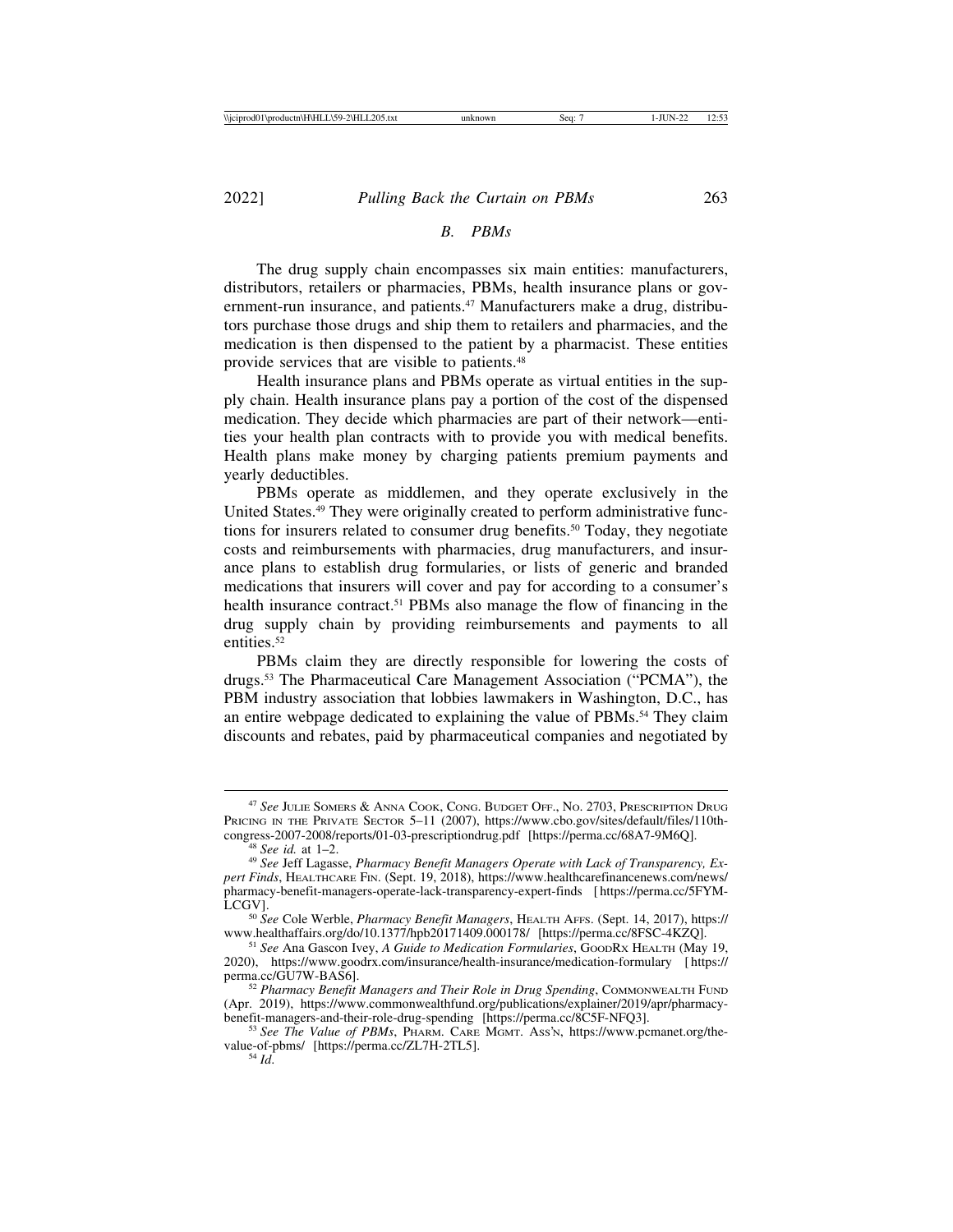PBMs, ultimately lower patient costs.<sup>55</sup> They claim PBMs build pharmacy networks to provide drugs at discounted rates.56 And they claim PBMs work to increase generic drug utilization and patient medication adherence.<sup>57</sup>

PBM lobbyists spread these messages throughout Congress' halls. In the first nine months of 2021, PBMs spent \$5.9 million to convince lawmakers these claims are true.<sup>58</sup> This was a  $20\%$  increase over the same period in 2020.59 They are spending this money for good reason. PBMs have been under increased scrutiny by states and the federal government for their business dealings.60 In 2021, over 100 bills were introduced across the country that targeted PBMs.<sup>61</sup> Congress and the Biden and Trump administrations have taken action on PBMs as well. I will discuss these actions in more detail later.

Unfortunately, the lack of transparency in PBM business practices has allowed them to institute practices that harm consumers' medication access and to increase drug costs.<sup>62</sup> The key to their lack of transparency: vertical mergers.

PBMs have vertically integrated, creating healthcare conglomerates that control pricing with little competition.63 The three largest PBMs are CVS Caremark, Express Scripts, and OptumRx.64 CVS Caremark is integrated with Aetna's insurance plan and CVS Pharmacy.<sup>65</sup> Express Scripts is merged with Cigna's insurance plan and Express Scripts' mail-order pharmacy.<sup>66</sup> OptumRx is merged with United Healthcare's insurance plan and runs its own

<sup>&</sup>lt;sup>55</sup> *Id.*<br><sup>56</sup> *Id.*<br><sup>57</sup> *Id.* 58 David McKay, *To Be, or Not to Be... a Fiduciary: That Is the Question for PBMs,* BENEFITS PRO (Feb. 14, 2022), https://www.benefitspro.com/2022/02/14/to-be-or-not-to-be-afiduciary-that-is-the-question-for-pbms/?slreturn=20220123185822 [https://perma.cc/A3SH-GRHL].<br><sup>59</sup> *Id.* 60 Gaby Galvin, *Pharmacy Benefit Managers Are Feeling a Push from States to 'Turn the* 

*Lights on' to Their Business Practices*, OFF. MONT. STATE AUDITOR, COMM'R SEC. & INS. (Aug. 26, 2021), https://csimt.gov/news/pharmacy-benefit-managers-are-feeling-a-push-from-

<sup>&</sup>lt;sup>61</sup> Id.<br><sup>62</sup> See id. 62 *See id.* 62 *See id.* 62 *Id. Insurers + PBMs + Specialty Pharmacies + Providers: Will Vertical Consolidation Disrupt Drug Channels in 2020?*, DRUG CHANNELS (Dec. 12, 2019), https:// www.drugchannels.net/2019/12/insurers-pbms-specialty-pharmacies.html [https://perma.cc/<br>6JF6-BTYR1.

<sup>&</sup>lt;sup>64</sup> See Matej Mikulic, *U.S. Prescription Market: Market Share of Pharmacy Benefit Managers 2020*, STATISTA (June 16, 2021), https://www.statista.com/statistics/239976/us-prescription-market-share-of-top-pharmacy-benefit-managers/ [https://perma.cc/2GUP-8EUM].<br><sup>65</sup> Fein, *supra* note 63.<br><sup>66</sup> *Id*.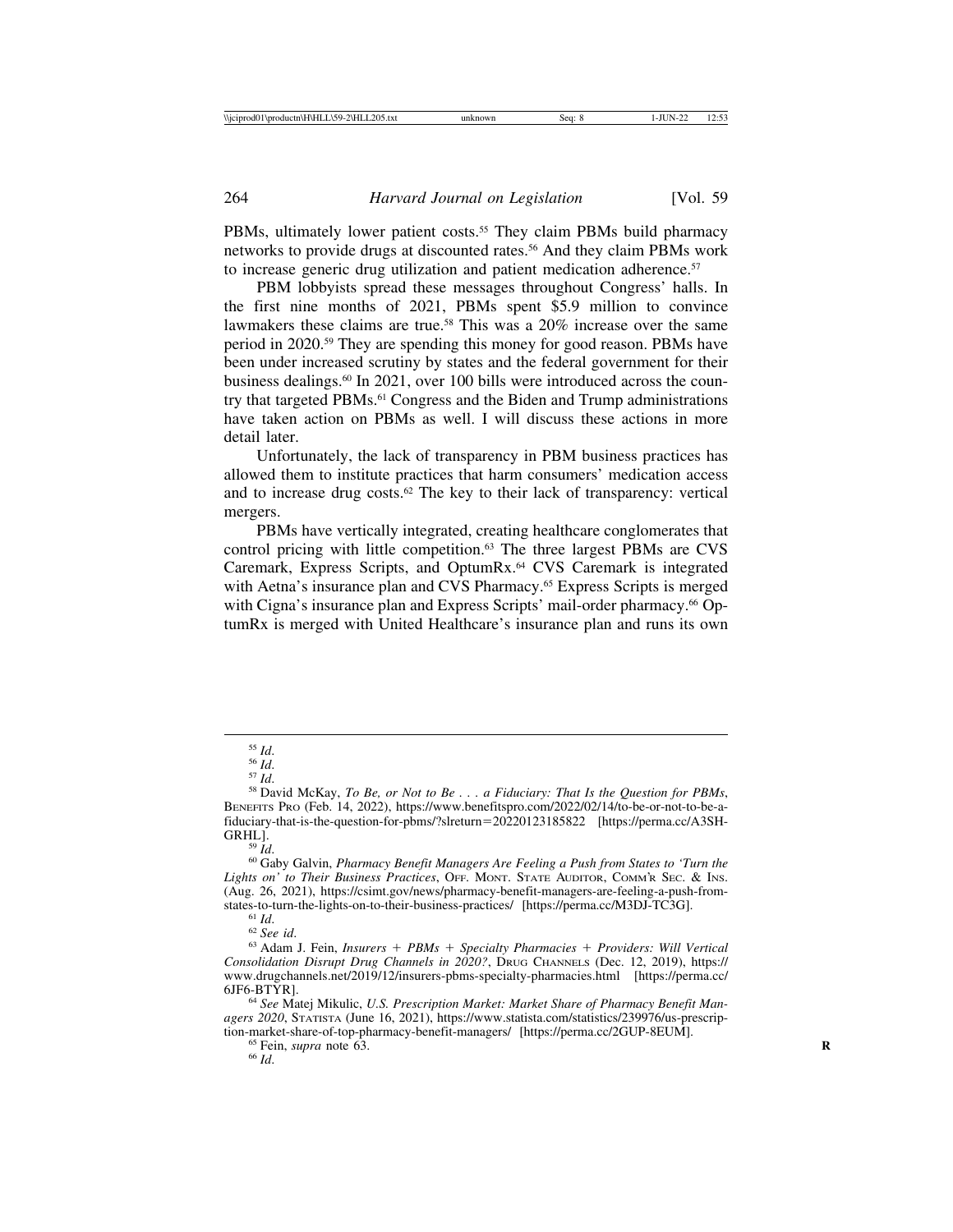mail-order pharmacy.67 The big three PBMs control almost 80% of the market<sup>68</sup>

PBMs comprise the only entity in the drug supply chain that knows what everyone is paying and what everyone is profiting. Yet they operate in a black box with no transparency. PBMs use this lack of transparency to take profits from the rest of the supply chain—resulting in much higher drug prices.

The chart below, from Drug Channels Institute, shows the extent of vertical integration involved.69 Note that the integration includes mergers with health providers too, not just insurers and pharmacies. This integration presents opportunities for PBMs to lock competing pharmacies, insurers, or even providers out of the market. With less competition, PBMs can continue raising prices and stealing profits from other entities, again leading to increased drug costs.

#### FIGURE 1:

Let's Get Vertical: Insurer + PBM + Specialty Pharmacy + Provider



PBMs have also merged with specialty pharmacies, which were established to manage the extreme growth of specialty medication use and the extra precautions required to dispense them.<sup>70</sup> Specialty medications are

<sup>67</sup> *Id.* <sup>68</sup> Jake Frenz, *Industry Voices*—*Why It's Time for PBM Rebates to Come to an End*, FIERCE HEALTHCARE (Apr. 8, 2019, 10:42 AM), https://www.fiercehealthcare.com/payer/in-<br>dustry-voices-why-it-s-time-for-pbm-rebates-to-come-to-end [https://perma.cc/W9F2-BJBV].

<sup>&</sup>lt;sup>69</sup> Fein, *supra* note 63. *R* 80 **Reduster-Politics** See Anna Anderson-Cook & Jared Maeda, Cong. Budget Off., *No.* 54964, Prices FOR AND SPENDING ON SPECIALTY DRUGS IN MEDICARE PART D AND MEDICAID 1 (2019), https://www.cbo.gov/system/files/2019-03/55011-Specialty\_Drugs\_WP.pdf [https://perma.cc/ EZ88-DTME].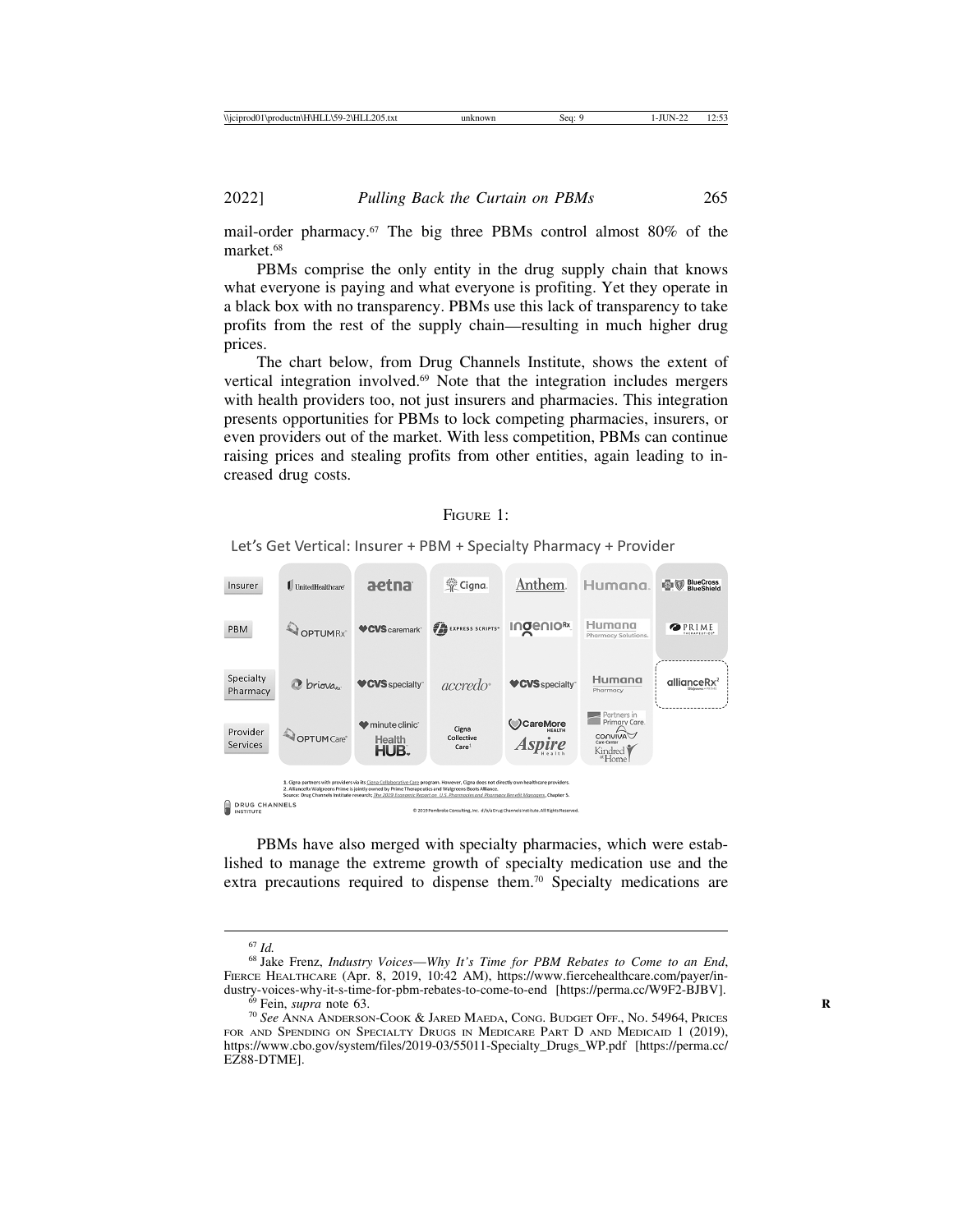complex drugs that treat chronic, difficult to treat, or rare conditions.<sup>71</sup> These medications are driving large spikes in health spending in recent years.<sup>72</sup> They often have high prices and usually require special handling, storage, additional training for pharmacists, and intensive patient monitoring.73 Specialty medications accounted for 53% of all drug spending in 2020—up from 27% in 2010.74 Roughly 75% of all drugs under development right now are specialty medications—mostly oncology and autoimmune medications.75 PBMs have realized the potential for profitability with specialty medications. It is estimated that dispensing specialty medications accounted for nearly one-third of PBM profits in 2019.76 In 2020, specialty pharmacies are estimated to have dispensed \$176 billion in medications, an increase of 9.1% since 2019.<sup>77</sup>

CVS owns CVS Specialty, Express Scripts owns Accredo, and OptumRx owns BriovaRx.78 In 2018, only 900 United States pharmacies had a specialty pharmacy accreditation.<sup>79</sup> It is estimated there are more than  $60,000$ pharmacies in the United States.<sup>80</sup> PBMs that own specialty pharmacies partake in a little-known practice called "patient steering," where the PBM forces patients, through their insurance network, to use a specialty pharmacy the PBM owns.81 The PBM unilaterally decides what medications will be covered as part of a patient's drug formulary.82 This presents an opportunity for PBMs to spike costs because patients have limited options to access the medication elsewhere.

<sup>73</sup> See ANDERSON-COOK & MAEDA, *supra* note 70, at 1.<br><sup>74</sup> MURRAY AITKEN & MICHAEL KLEINROCK, IQVIA INST., THE USE OF MEDICINES IN THE U.S. 4 (2021).<br><sup>75</sup> CVS Health, Drug Trend Report 2019 8 (2020).

<sup>71</sup> Bijal Nitin Patel & Patricia R. Audet, *A Review of Approaches for the Management of Specialty Pharmaceuticals in the United States*, 32 PHARMACOECONOMICS 1105, 1105 (2014). <sup>72</sup> *See* Rabah Kamal, Cynthia Cox & Daniel McDermott, *What Are the Recent and Fore-*

*casted Trends in Prescription Drug Spending?*, PETERSON-KAISER FAM. FOUND. HEALTH SYS. TRACKER (Feb. 20, 2019), https://www.healthsystemtracker.org/chart-collection/recent-fore casted-trends-prescription-drug-spending/ [https://perma.cc/74PF-8J5K].

<sup>&</sup>lt;sup>76</sup> See Fein, supra note 63.<br><sup>77</sup> Adam J. Fein, *DCI's Top 15 Specialty Pharmacies of 2020: PBMs Expand Amid the Shakeout*—*While Walgreens' Outlook Dims*, DRUG CHANNELS (May 4, 2021), https:// www.drugchannels.net/2021/05/dcis-top-15-specialty-pharmacies-of.html [https://perma.cc/ 7VD6-LCGU]. <sup>78</sup> *See* Adam J. Fein, *PBM-Owned Specialty Pharmacies Expand Their Role in*—*and Prof-*

*its from—the 340B Program*, DRUG CHANNELS (July 21, 2020), https://www.drugchannels.net/<br>2020/07/pbm-owned-specialty-pharmacies-expand.html [https://perma.cc/K5SP-8VAP].

<sup>&</sup>lt;sup>79</sup> See Adam J. Fein, *The Specialty Pharmacy Boom: Our Exclusive Update on the U.S. Market*, DRUG CHANNELS (Apr. 23, 2019), https://www.drugchannels.net/2019/04/the-spe-<br>cialty-pharmacy-boom-our.html [https://perma.cc/B9K9-TFLR].

 $^{80}$  Pete Hatemi & Christopher Zorn, Pharm. Care Mgmt. Ass'n, Independent Pharm. Caces in the U.S. Are More on the Rise than on the Decline 2 (2020).

<sup>&</sup>lt;sup>81</sup> See Patient Steering, NAT'L CMTY. PHARMACISTS ASS'N (2022), https://ncpa.org/patient-steering [https://perma.cc/84PE-AWZJ].

<sup>&</sup>lt;sup>82</sup> Paul B. Ginsburg & Steven M. Lieberman, *Government Regulated or Negotiated Drug Prices: Key Design Considerations*, BROOKINGS (Aug. 30, 2021), https://www.brookings.edu/ essay/government-regulated-or-negotiated-drug-prices-key-design-considerations/ [https:// perma.cc/W3ZX-83WJ].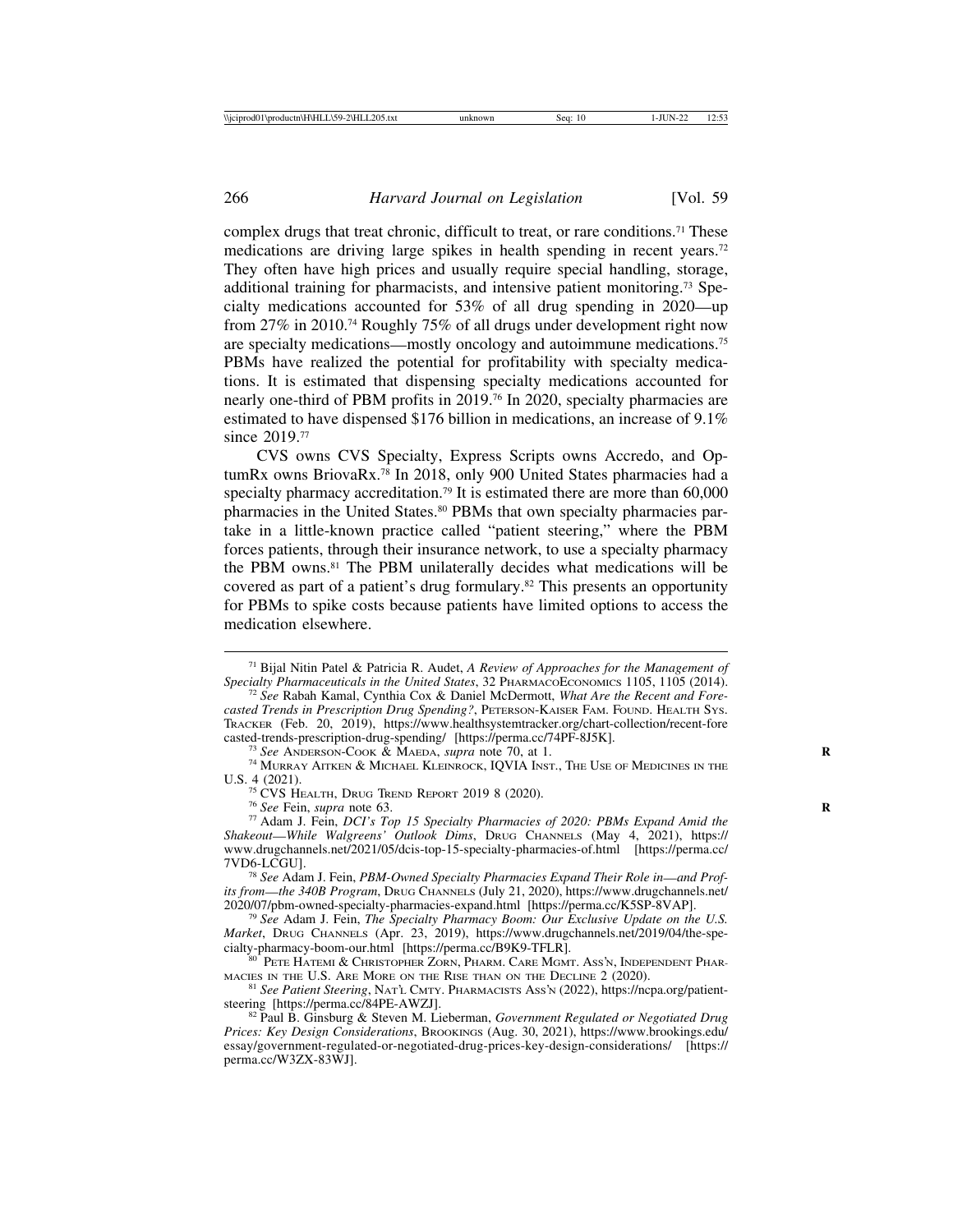Studies about specialty pharmacies in certain states have indicated that the big three PBMs are involved in this type of "steering" behavior. One report from the Florida Pharmacy Association and the American Pharmacy Cooperative in February 2020 studied the behavior of PBMs in relation to a diverse group of pharmacies in the state of Florida.83 A *Pharmacy Times* review of the report found that PBMs often require "generic specialty drugs to be dispensed at their affiliated pharmacy and the reported payments to these pharmacies far exceeded their [cost of dispensing]."84 The report also found that claims "dispensed at affiliated or specialty pharmacies are being reported with a weighted average margin over acquisition cost of up to \$200 per claim" within Florida.85

Other states have studied this behavior and come to similar conclusions. The Ohio Pharmacists Association and 46brooklyn Research, a drug-pricing analytics firm, authored a 2019 report<sup>86</sup> discussing PBM operations in Ohio. Antonio Ciaccia, co-author of the report, commented that the data suggests that in Ohio:

[i]n the case of specialty drugs and [Medicaid managed care organization ("MCO")]-owned specialty pharmacies, inappropriate profiteering and self-dealing are not just risks, but realities. When those entities who are tasked with containing costs also profit off the cost, it begs the question of whether or not there are adequate incentives to contain costs at all.<sup>87</sup>

The vertical integration of PBMs, insurers, and the rest of the healthcare delivery system increasingly presents opportunities to raise prices and increase profits.88 In my opinion, PBMs are filled with conflicts of interest and incentives to raise prices, not decrease them.

There are some independently owned specialty pharmacies operating, and they present customers with a high degree of quality service and competitive prices.89 In 2018, 44% of all independent pharmacies dispensed spe-

<sup>83</sup> *See* 3 AXIS ADVISORS, SUNSHINE IN THE BLACK BOX OF PHARMACY BENEFITS MANAGE-MENT (2020), https://cdn.ymaws.com/www.floridapharmacy.org/resource/resmgr/docs\_2020\_<br>legislative\_session/fl\_master\_master\_5.0\_delieve.pdf [https://perma.cc/Z68U-7NEJ].

<sup>&</sup>lt;sup>84</sup> Aislinn Antrim, *Florida Pharmacy Association Report Outlines Concerns About PBM, MCO Manipulations,* PHARMACY TIMES (Feb. 5, 2020), https://www.pharmacytimes.com/ view/florida-pharmacy-association-report-outlines-concerns-about-pbm-mco-manipulations

<sup>&</sup>lt;sup>85</sup> 3 Axis Advisors, *supra* note 83, at 9. **Rightlands** and Phar-<sup>86</sup> 46Brooklyn Rsch., New Drug Pricing Analysis Reveals Where PBMs and Phar-MACIES MAKE THEIR MONEY (2019), https://www.46brooklyn.com/research/2019/4/21/newpricing-data-reveals-where-pbms-and-pharmacies-make-their-money [https://perma.cc/R24K-

<sup>87</sup> Darrel Rowland, *PBMs Accused of Exploiting Specialty Drugs*, COLUMBUS DISPATCH (Apr. 24, 2019), https://www.dispatch.com/story/news/politics/government/2019/04/24/pbms-

<sup>&</sup>lt;sup>88</sup> See id.<br><sup>89</sup> Elizabeth Seeley & Surya Singh, *Competition, Consolidation, and Evolution in the Pharmacy Market*, COMMONWEALTH FUND (2021), https://www.commonwealthfund.org/publi-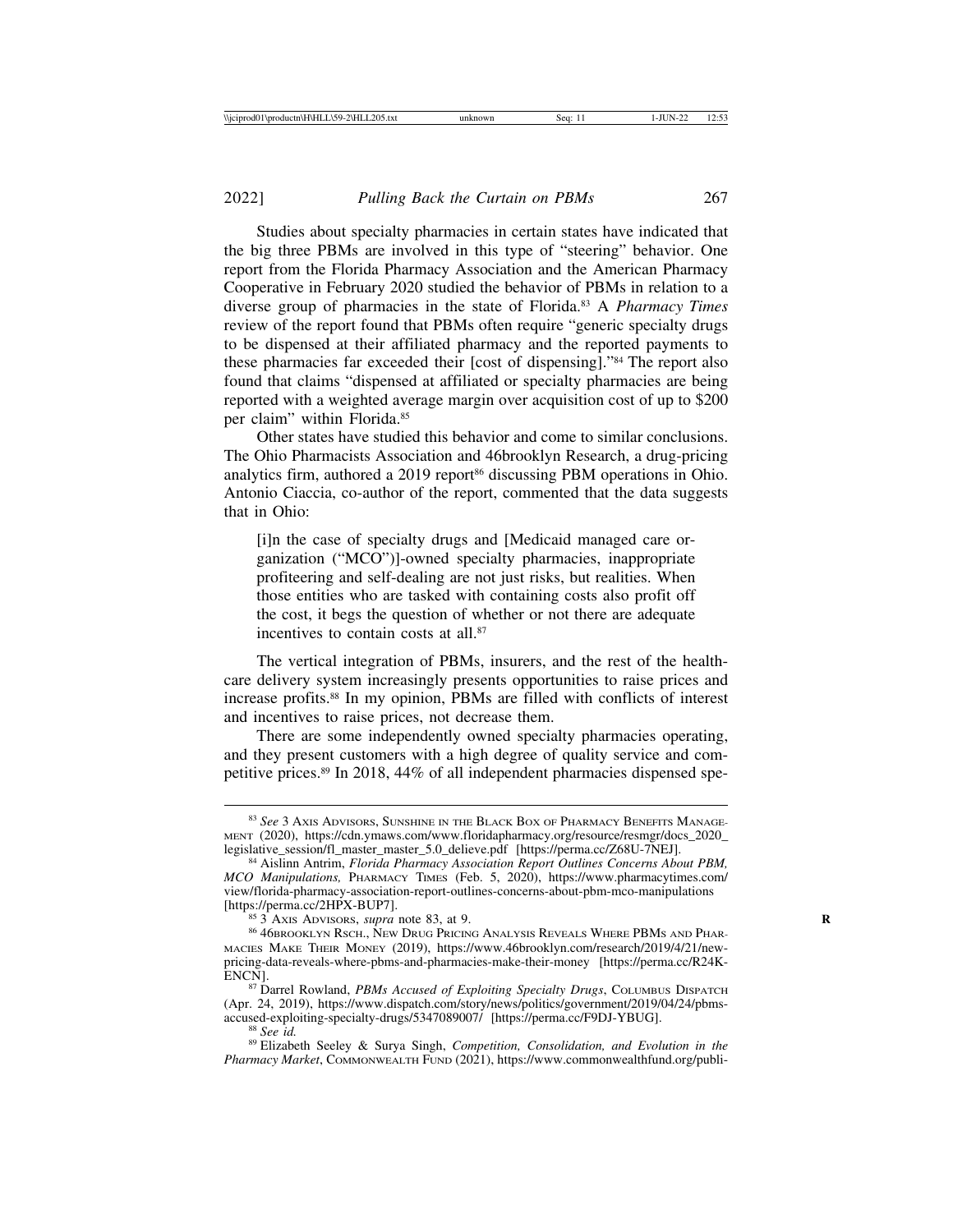cialty drugs, but not all were accredited specialty pharmacies.90 Unfortunately, with PBMs' immense control over the specialty pharmacy business, it becomes harder every day for these community pharmacies to compete.

As a Member of Congress seated on the House Energy and Commerce Health Subcommittee, I have warned my colleagues repeatedly that vertical integration of PBMs, insurers, and other health entities is going to raise prices and limit medication access. Three years ago, I sent a letter to the Federal Trade Commission ("FTC") warning against the merging of these companies and tipped off the Department of Health and Human Services ("HHS") that these mergers were going to cause problems for consumers. $91$ In that letter, I stated that PBMs maintain a number of conflicts of interest that inhibit their ability and incentive to keep drug costs low.

Congress established the FTC in 1914 through passage of the Federal Trade Commission Act.<sup>92</sup> The agency is tasked with investigating and preventing unfair competition, or lack thereof, and protecting consumers from lies and deceptive business practices.93 The FTC is also tasked with enforcing various antitrust laws, or laws that regulate the organization of businesses to promote competition and prevent monopolies.<sup>94</sup>

Contrary to the FTC's congressionally mandated mission, it has allowed the mergers discussed previously to occur. In my letter, I pointed out to the FTC that PBMs control prescription drug coverage for over 238 million Americans.<sup>95</sup> The three largest PBMs control approximately 89% of those prescription drug benefits.96

PBMs have stated that their role in the marketplace is to control costs.<sup>97</sup> However, patients' out-of-pocket costs increased 169% from 1987 to 2008.98

Competition and Consumer Protection in the 21st Century Hearings, Project Number P181201; the State of Antitrust and Consumer Protection Law and Enforcement, and Their Development, Since the Pitofsky Hearings (Aug. 20, 2018), https://www.ftc.gov/system/files/documents/public\_comments/2018/08/ftc-2018-0048-d-0083-155238.pdf [https://perma.cc/3NLT-

<sup>92</sup> 15 U.S.C. §§ 41–58.<br><sup>93</sup> A Brief Overview of the Federal Trade Commission's Investigative, Law Enforcement, *and Rulemaking Authority*, FED. TRADE COMM'N (May 2021), https://www.ftc.gov/about-ftc/

<sup>94</sup> Guide to Antitrust Laws, FED. TRADE COMM'N, https://www.ftc.gov/advice-guidance/<br>competition-guidance/guide-antitrust-laws [https://perma.cc/5ZAP-R8UE].

<sup>55</sup> See Comment Letter, *supra* note 91, at 2.<br><sup>96</sup> Pharmacy Benefit Managers, NATL Ass'N INS. COMM'RS (Mar. 16, 2021), https://content.naic.org/cipr\_topics/topic\_pharmacy\_benefit\_managers.htm [https://perma.cc/BRJ3- F4MA].<br><sup>97</sup> *Pharmacy Benefit Managers and Their Role in Drug Spending, supra* note 52.<br><sup>98</sup> NAT'L CMTY. PHARMACISTS ASS'N, THE PBM STORY 8 (2017), http://www.ncpa.co/pdf/

PBM-Storybook-6pg.pdf [https://perma.cc/UDQ2-PKVL].

cations/issue-briefs/2021/aug/competition-consolidation-evolution-pharmacy-market [https://

<sup>&</sup>lt;sup>90</sup> See PDM Healthcare, *Independent Pharmacies, Chains Enter Specialty Pharmacy*, 7 PDM HEALTHCARE HEALTH INDUS. LINK 4 (2016), http://www.pdmhealthcare.com/HIL.aspx ?story=HIL704\_12 [https://perma.cc/4QTP-PYX6]. <sup>91</sup> *See* Earl L. "Buddy" Carter, Comment Letter to the Federal Trade Commission on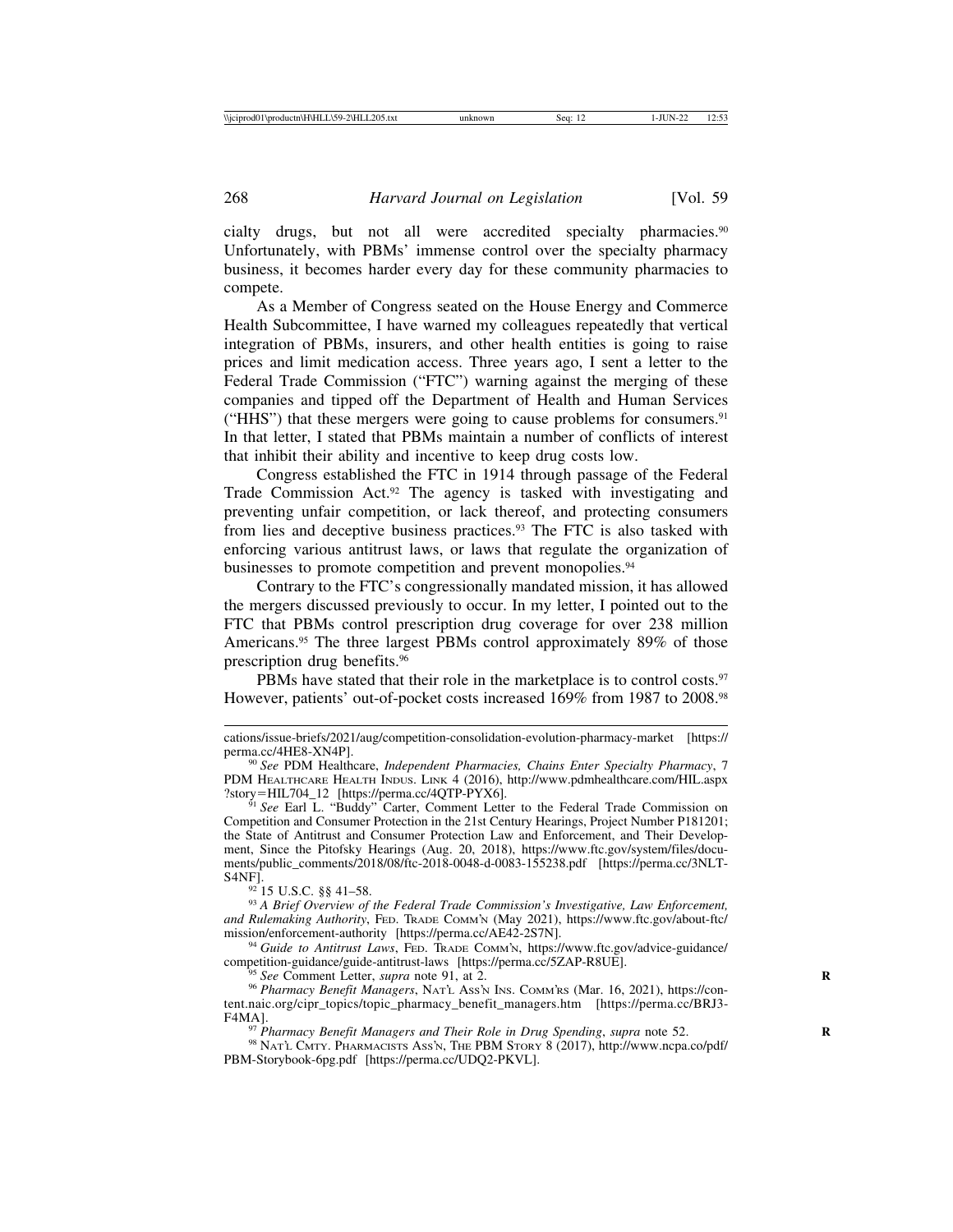Employers experienced a 1,553% increase in drug benefit costs over that same time for employer-sponsored insurance benefits offered to employees.99 Fast forward to 2018, recent data shows nationwide spending on prescription drugs reached \$335 billion, up from only \$30 billion in 1980.<sup>100</sup>

If PBMs argue they keep drug costs low, then the question naturally arises: why have drug costs gone up so much? PBMs have developed a complex business model of rebates, fees, gag clauses, and other practices that allow them to drive up prices and profits.101 For example, if a drug manufacturer wants patients to have access to their product, they may be instructed by the PBM to set a higher list price on the medicine in order to deliver a bigger rebate to the PBM.102 If the drug manufacturer refuses, the PBM could just exclude the medicine from their drug formulary—denying patients access.103 PBMs also have no incentive to negotiate contracts with pharmacies outside of their integrated business. Independent pharmacists can try to negotiate business contract with the PBM for network access, but they are often told by the PBMs that the contract is non-negotiable. I experienced this at my own pharmacy business.

These practices prevent competition from entering the marketplace and allow PBMs to further consolidate. Furthermore, PBMs are seated in the middle of the drug marketplace, allowing them to control the drug manufacturer rebate, plan formulary, fee paid to the pharmacists, and the price of drugs to the patients.104 They maintain control of the flow of money with little to no transparency. PBMs have no fiduciary duty to employers, insurance plans, or patients. They are therefore able to negotiate all aspects of drug delivery without any responsibility to disclose any benefits they receive preventing patients, manufacturers, pharmacists, and even plans from determining their true value in the market. To this day, there are no laws or regulations that require PBMs disclose any of their business dealings, despite a HHS proposal to move forward with reforms that would address the growing impact of DIR fees on drug prices.<sup>105</sup>

<sup>&</sup>lt;sup>99</sup> *Id.* 100 HAYFORD & AUSTIN, *supra* note 12.<br><sup>100</sup> HAYFORD & AUSTIN, *supra* note 12.<br><sup>101</sup> See Lauren Vela, *Reducing Wasteful Spending in Employers' Pharmacy Benefit Plans,* COMMONWEALTH FUND (Aug. 30, 2019), https://www.commonwealthfund.org/publications/issue-briefs/2019/aug/reducing-wasteful-spending-employers-pharmacy-benefit-plans [https://<br>perma.cc/8AEE-CHXF].

<sup>&</sup>lt;sup>102</sup> See MATHEMATICA POL'Y RSCH., INC., THE ROLE OF PBMS IN MANAGING DRUG COSTS: IMPLICATIONS FOR A MEDICARE DRUG BENEFIT 16 (2000), https://www.kff.org/wpcontent/uploads/2013/01/the-role-of-pbms-in-managing-drug-costs-implications-for-a-medi-

<sup>&</sup>lt;sup>103</sup> See id.<br><sup>104</sup> See Mark Meador, *Squeezing the Middleman: Ending Underhanded Dealing in the Pharmacy Benefit Management Industry through Regulation*, 20 ANNALS HEALTH L. 77, 78–79 (2011).

<sup>105</sup> *See* Medicare Program; Contract Year 2023 Policy and Technical Changes to the Medicare Advantage and Medicare Prescription Drug Benefit Programs; Correction, 87 Fed. Reg. 1842 (proposed Feb. 25, 2022) (to be codified at 42 C.F.R. §§ 422–23), https:// www.federalregister.gov/documents/2022/02/25/2022-03966/medicare-program-contract-year-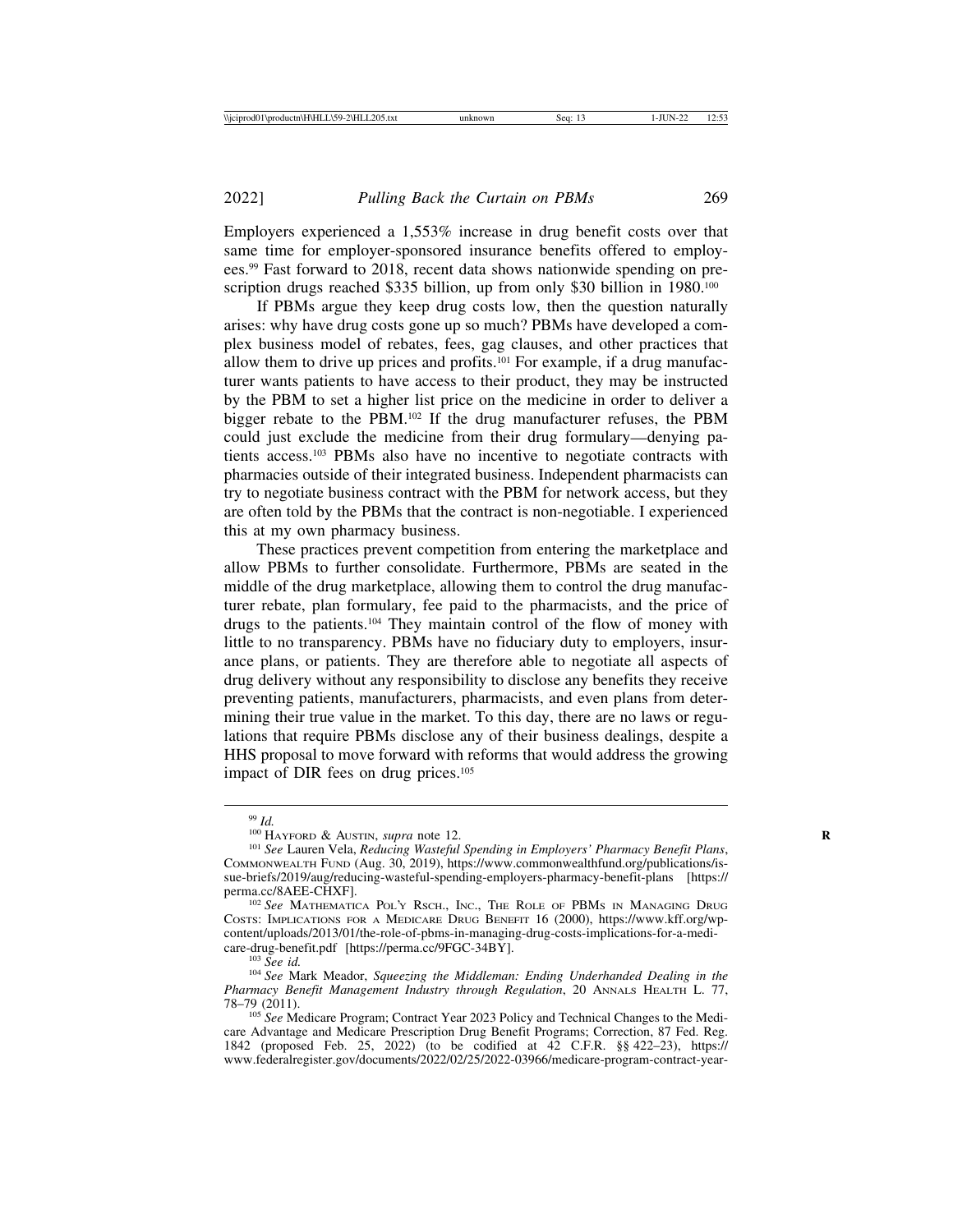The FTC received my letter but did not investigate PBM business practices. I never received a response from the agency. I followed up with FTC Chair Lina Kahn in December 2021 over the phone. The Chair told me the FTC would be conducting investigations and taking action against PBMs. As of January 2022, they still have not done so.

## III. PBM PREDATORY TACTICS

Pharmacies are the nation's most accessible healthcare entities—95% of Americans live within five miles of a pharmacy.<sup>106</sup> There are two main types of pharmacies: independently owned "community pharmacies" and retail pharmacies that are integrated, or owned, by PBMs. 107 The best recognized and largest PBM-owned retail pharmacies are CVS, Express Scripts mail order, and OptumRx mail order.108 The latter two are virtual pharmacies that ship medications to patients—they are not brick-and-mortar stores.<sup>109</sup>

Independent pharmacists continue to support their patients, but they are being driven out of the market by PBMs.<sup>110</sup> From December 2017 to December 2020, the United States lost more than 2,300 independent pharmacies, while PBMs consolidated more of the market for their own pharmacy business.111 Every day that the FTC fails to stop PBMs' mergers and anticompetitive practices, more independent pharmacies are put out of business.<sup>112</sup>

PBMs use various tactics to limit patient medication access and increase drug costs to benefit their bottom line: issuing DIR fees, pocketing rebates, spread pricing contracts, and patient steering.113

<sup>109</sup> See id.<br><sup>110</sup> See Markian Hawryluk, *The Last Drugstore: Rural America is Losing its Pharmacies*, WASH. POST (Nov. 10, 2021, 7:00 AM), https://www.washingtonpost.com/business/2021/11/<br>10/drugstore-shortage-rural-america/ [https://perma.cc/TY6Q-ZDQH].

<sup>111</sup> See Press Release, Am. Pharmacists Ass'n, Pharmacy Coalition Praises Legislation to Relieve Patients and Pharmacies from Pharmacy DIR Fees (May 27, 2021), https://pharmacist.com/APhA-Press-Releases/pharmacy-coalition-praises-legislation-to-relieve-patients-and-

<sup>112</sup> See Linette Lopez, *What CVS Is Doing to Mom-And-Pop Pharmacies in the US Will Make Your Blood Boil*, BUS. INSIDER (Mar. 30, 2018, 4:59 AM), https:// www.businessinsider.com/cvs-squeezing-us-mom-and-pop-pharmacies-out-of-business-2018-

<sup>113</sup> See Uncloaking Pharmacy Benefit Managers to Promote Market Competition, BAR-CLAY DAMON (June 20, 2017), https://www.barclaydamon.com/blog/health-care/uncloakingpharmacy-benefit-managers-to-promote-market-competition [https://perma.cc/U3E4-YAXK].

<sup>2023-</sup>policy-and-technical-changes-to-the-medicare-advantage-and [https://perma.cc/K95F-

<sup>&</sup>lt;sup>106</sup> See Rachel Balick, *HHS Releases Plan Aimed at Increasing Adult Immunizations*, PHARMACY TODAY (May 1, 2016), https://www.pharmacytoday.org/article/S1042-0991(16)30176-1/fulltext [https://perma.cc/WY2C-JU4M].

<sup>&</sup>lt;sup>107</sup> See Patty Taddei-Allen, *Evolution of the Pharmacy Benefit Manager/Community Pharmacy Relationship: An Opportunity for Success*, 26 J. MANAGED CARE & SPECIALTY PHARMACY 708, 708-710 (2020).

<sup>&</sup>lt;sup>108</sup> See Adam J. Fein, *CVS, Express Scripts, and the Evolution of the PBM Business Model*, Drug CHANNELS (May 29, 2019), https://www.drugchannels.net/2019/05/cvs-express-<br>scripts-and-evolution-of.html [https://perma.cc/J4FQ-M2ZM].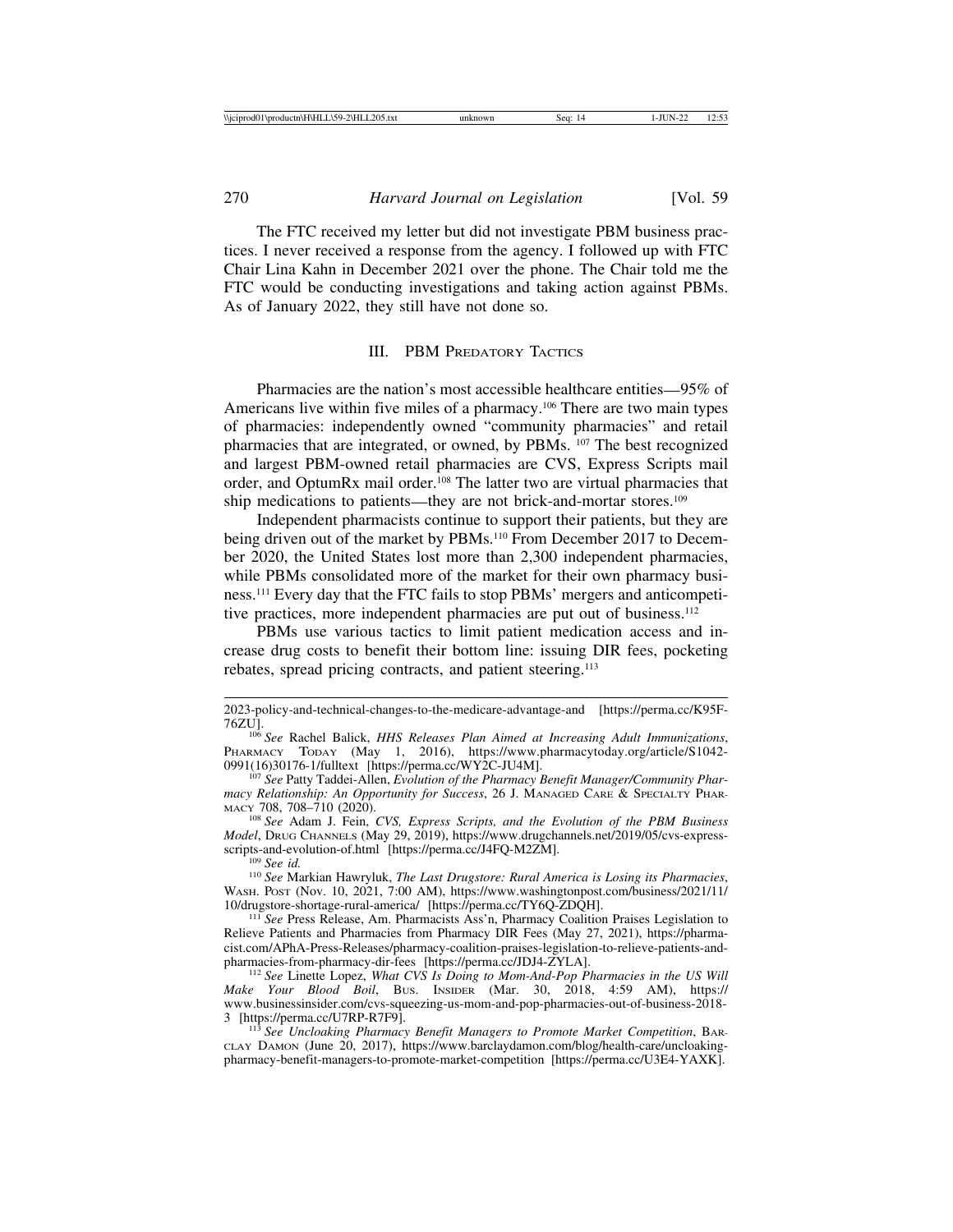# *A. DIR Fees*

DIR fees were originally conceived in Medicare Part D as an incentive to lower costs for patients.114 The original rule defined DIR fees as including: "discounts, chargebacks or rebates, cash discounts, free goods contingent on a purchase agreement, up-front payments, coupons, goods in kind, free or reduced-price services, grants, or other price concessions or similar benefits from manufacturers, pharmacies or similar entities."<sup>115</sup>

The idea was to bring prices down for Medicare patients through incentives. It has since morphed into a tool PBMs use to take more profits. PBMs require that pharmacies fulfill certain metrics when dispensing drugs—often called "performance fees."116 PBMs are not transparent about how they grade pharmacies to issue these fees, but they are likely based on dispensing rates, medication adherence, and chronic disease management.117 Pharmacies may be hit with DIR fees if they do not refill medications whether a patient asked for it or not, how many medications they dispensed, or if they dispense drugs that are not on the PBMs' preferred drug formulary list.

DIR fees are not itemized and can be charged a year or more after medications are expensed—a practice that has since also been termed as "clawbacks".118 There is no transparency on how DIR fees are calculated, yet they are extracted by the PBM from each pharmacy dispensing claim.119 Pharmacies may not even know if a transaction is profitable for months after it transpired, depending on the DIR fee assessed to the pharmacy by the PBM.120

Independent pharmacy owners can be suddenly hit with unplanned expenses from these clawback fees, which are sometimes so high that the business is no longer profitable.121 These predatory practices make it very difficult for independent pharmacies to remain operational.

According to the CMS fiscal year 2022 budget justification sent to Congress, pharmacy DIR fees under the Medicare program have increased by a staggering 91,500% between 2010 and 2019.122 Independent pharmacies

<sup>114</sup> *See* True North Political Solutions, *White Paper: DIR Fees Simply Explained*, PHAR-MACY TIMES (Oct. 25, 2017), https://www.pharmacytimes.com/view/white-paper-dir-fees-sim-

<sup>&</sup>lt;sup>115</sup> 42 C.F.R. § 423.308 (2010).<br><sup>116</sup> True North Political Solutions, *supra* note 114.<br><sup>117</sup> See id.<br><sup>118</sup> See id.<br><sup>129</sup> See id.<br><sup>129</sup> See id.<br><sup>129</sup> See id. TIMES (Feb. 13, 2017), https://www.pharmacytimes.com/view/dir-fees-and-independent-pharmacies-what-is-the-impact [https://perma.cc/RG6W-N36L].

<sup>&</sup>lt;sup>122</sup> U.S. Dep't Health & Hum. Servs. Ctrs. for Medicare & Medicaid Servs., Justi-FICATION OF ESTIMATES FOR APPROPRIATIONS COMMITTEE 242 (2022), https://www.cms.gov/ files/document/fy2022-cms-congressional-justification-estimates-appropriations-committees.pdf [https://perma.cc/EEN3-53HF].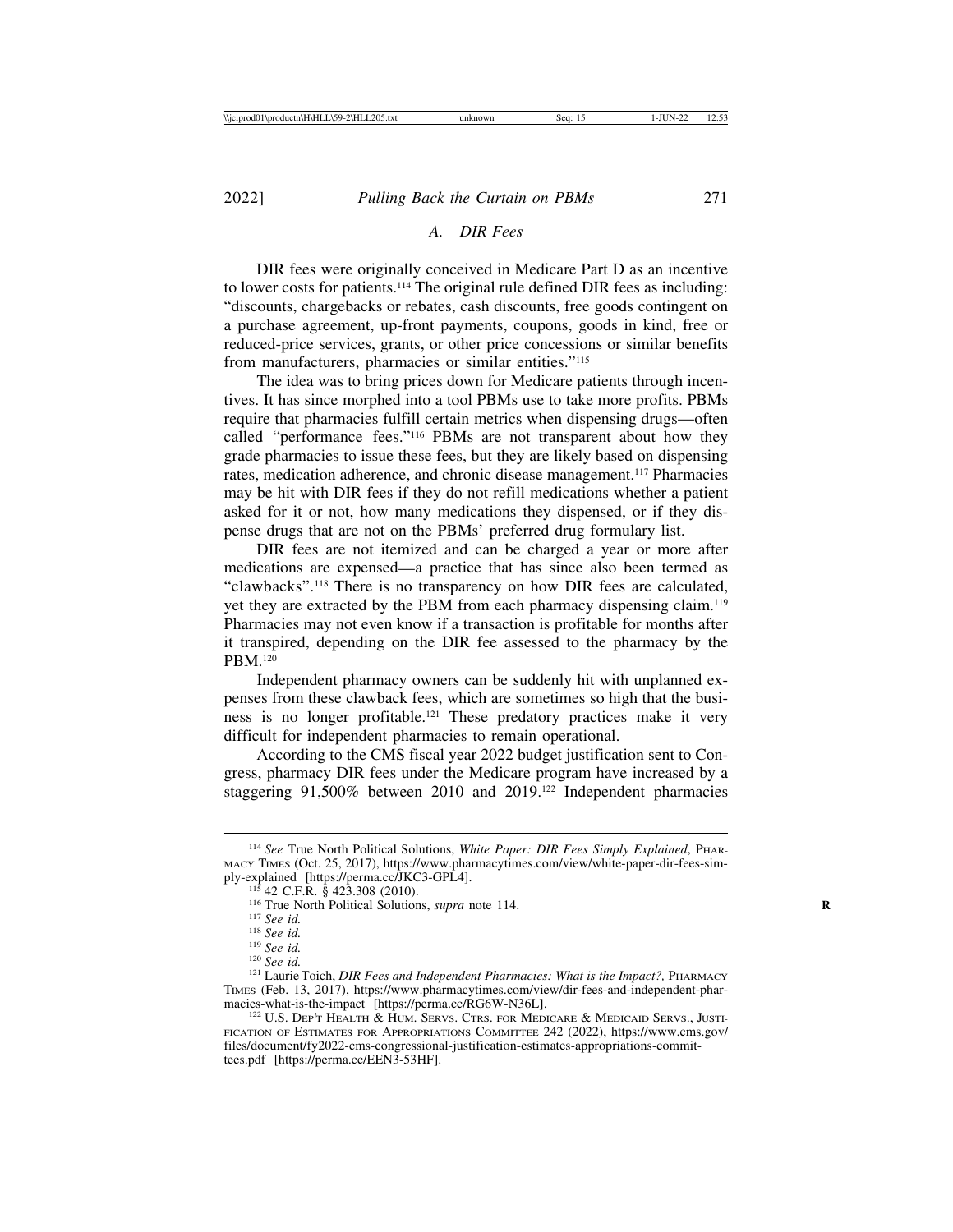rarely have negotiating power to stop these fees.<sup>123</sup> They are at the mercy of the PBMs because they rely on in-network status from the insurers the PBM might be merged with. As PBMs make more profit off these fees, the rest of the supply chain is forced to charge higher prices to ensure they make a profit—hurting patients.124

Pharmacy DIR reform has strong bipartisan support in both the House and Senate, highlighted in the Pharmacy DIR Reform to Reduce Senior Drug Costs Act.125 Additionally, in April 2020, 114 members of Congress signed a letter that I wrote to House and Senate leadership, requesting DIR fee reform be brought up for a vote.126 Unfortunately, such a vote has not yet happened.

#### *B. Rebates*

PBMs processed over 90% of all pharmacy claims in 2016.<sup>127</sup> As the middlemen, PBMs are supposed to use their large purchasing power to negotiate for rebates off the manufacturer's drug list price and pass those savings to patients.

Drug list prices are set by manufacturers.<sup>128</sup> They do not take into account any rebates or discounts to which PBMs and insurers agree. Manufacturers then offer rebates, best described as coupons, on their drugs to the PBMs and insurers in exchange for making their drug available to patients.<sup>129</sup> These rebates are then, in theory, supposed to be passed down to the patients at the pharmacy counter or used to cover a patient's out-of-pocket insurance costs. Drug manufacturers willingly offer coupons on their products so patients get cheaper drugs.<sup>130</sup>

PBMs leverage their power to get bigger rebates on drugs from manufacturers, putting even more money into their pockets.131 Drug manufacturers have no choice in this matter. If they do not offer larger rebates to the PBM,

<sup>&</sup>lt;sup>123</sup> Laurie Toich, *supra* note 121.<br><sup>124</sup> Pharmacy Benefit Managers and Their Role in Drug Spending, supra note 52.<br><sup>125</sup> S. 1909, 117th Cong. (2021); see Gabrielle Ientile, *Pharmacy Associations Praise Bill* 

*Seeking to Reform DIR Fees*, DRUG TOPICS (June 2, 2021), https://www.drugtopics.com/view/

<sup>&</sup>lt;sup>126</sup> Letter from Earl L. "Buddy" Carter, U.S. Representative, House of Representatives et al. to House & Senate Leadership (Apr. 27, 2020), https://buddycarter.house.gov/ uploadedfiles/dir\_letter\_to\_leadership.pdf [https://perma.cc/7N7C-RXHM]. <sup>127</sup> SUSAN K. URAHN, ALAN COUKELL, IAN REYNOLDS & ALISA CHESTER, PEW CHARITA-

<sup>&</sup>lt;sup>127</sup> SUSAN K. URAHN, ALAN COUKELL, IAN REYNOLDS & ALISA CHESTER, PEW CHARITABLE TRUSTS, THE PRESCRIPTION DRUG LANDSCAPE, EXPLORED 40 (2019), https:// www.pewtrusts.org/en/research-and-analysis/reports/2019/03/08/the-prescription-drug-land-<br>scape-explored [https://perma.cc/Y55C-VHX2].

<sup>&</sup>lt;sup>128</sup> *See How Are Prescription Drug Costs Really Determined?*, DRUG Cost Facts, https://<br>www.drugcostfacts.org/prescription-drug-costs [https://perma.cc/WQA4-P8YS].

<sup>&</sup>lt;sup>129</sup> See id.<br><sup>130</sup> See Pragya Kakani, Michael Chernew & Amitabh Chandra, *Rebates in the Pharmaceutical Industry: Evidence from Medicines Sold in Retail Pharmacies in the U.S.* 1 (Nat'l Bureau of Econ. Rsch., Working Paper No. 26846, 2020). <sup>131</sup> *See* Frenz, *supra* note 68. **<sup>R</sup>**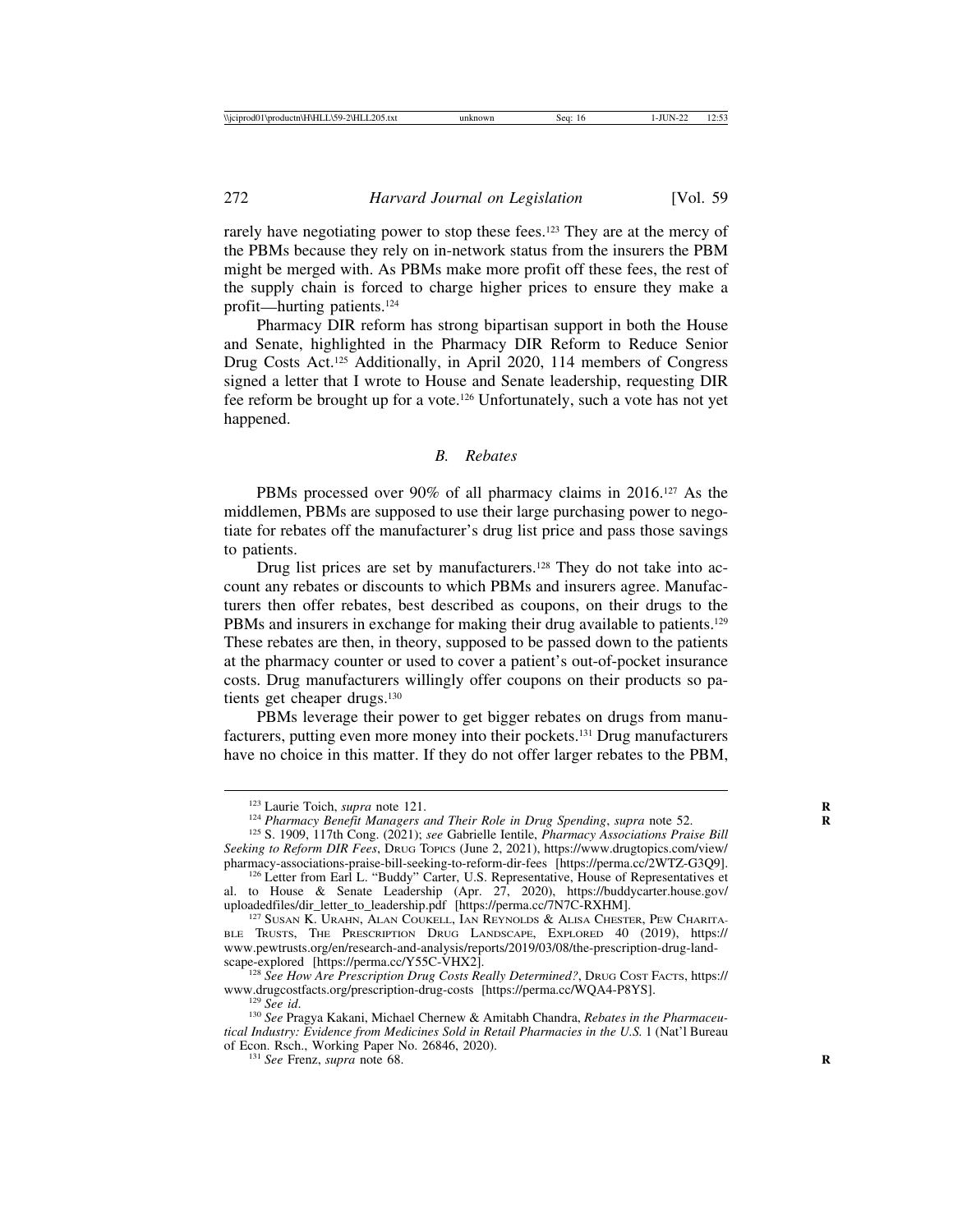the PBM can choose to not include their drugs in their list of covered medicines.132 As PBMs demand larger rebates, manufacturers lose profits and are forced to increase costs to make up for the losses PBMs are pocketing.133 Patients are on the losing end of this—paying increasingly higher prices for drugs.134

On May 4, 2021, the House Energy and Commerce Health Subcommittee, which I am seated on, held a hearing titled, "Negotiating a Better Deal: Legislation to Lower the Cost of Prescription Drugs."135 Dr. Gaurav Gupta, founder of Ascendant BioCapital, testified to the committee that only 53% of what a patient pays for a drug at the counter makes it back to the drug manufacturer.<sup>136</sup> 47% gets taken by middlemen—largely PBMs.<sup>137</sup> PBMs are convoluting the rebate system, originally designed to decrease costs, in order to increase prices and take a larger portion of the cost increase for themselves.138

# *C. Spread Pricing*

PBMs also utilize their power to pigeonhole independently owned pharmacies into predatory business contracts with a reimbursement structure termed "spread pricing."139 According to the National Community Pharmacists Association, "spread pricing is the PBM practice of charging payers like Medicaid more than they pay the pharmacy for a medication, and then the PBM keeps the 'spread' or difference, as profit."140 For example, an independent pharmacy in Iowa serviced the local county jail and dispensed a generic bottle of antipsychotic pills for an inmate.141 The PBM, CVS Caremark, billed the jail \$198.22 for the medication but gave the pharmacy

<sup>132</sup> *See Pharmacy Benefit Managers and Their Role in Drug Spending*, *supra* note 52. <sup>133</sup> *See* Katheryn Houghton, *States Step Up Push to Regulate Pharmacy Drug Brokers*,

KAISER HEALTH NEWS (June 30, 2021), https://khn.org/news/article/states-step-up-push-to-reg-<br>ulate-pharmacy-drug-brokers/ [https://perma.cc/WZB2-HEY3].

<sup>&</sup>lt;sup>134</sup> See Ryan Oftebro, *Op-ed: Addressing Rising Drug Costs for Patients*, STATE OF RE-FORM (Mar. 4, 2022), https://stateofreform.com/news/washington/2022/03/op-ed-addressing-<br>rising-drug-costs-for-patients/ [https://perma.cc/6LQA-C8W6].

<sup>&</sup>lt;sup>135</sup> Negotiating a Better Deal: Legislation to Lower the Cost of Prescription Drugs: Hear*ing Before the Subcomm. on Health of the H. Comm. On Energy and Commerce*, 117th Cong. (2021). <sup>136</sup> Prelim. Transcript, *Negotiating a Better Deal: Legislation to Lower the Cost of Pre-*

*scription Drugs: Hearing Before the Subcomm. on Health of the H. Comm. On Energy and*

<sup>&</sup>lt;sup>137</sup> See Robert Langreth, David Ingold & Jackie Gu, *The Secret Drug Pricing System Middlemen Use to Rake in Millions*, BLOOMBERG (Sept. 11, 2018), https://www.bloomberg.com/<br>graphics/2018-drug-spread-pricing/ [https://perma.cc/G99A-VATK].

<sup>&</sup>lt;sup>138</sup> See Frenz, *supra* note 68. <sup>139</sup> Trevor J. Royce, Sheetal Kircher & Rena M. Conti, *Pharmacy Benefit Manager Reform: Lessons From Ohio, 322 J. Am. MED. Ass'n 299, 299 (2019).* 

<sup>&</sup>lt;sup>140</sup> Spread Pricing 101, NAT'L CMTY PHARMACISTS Ass'N, https://ncpa.org/spread-pricing-101 [https://perma.cc/2QTM-UGCN].

<sup>&</sup>lt;sup>141</sup> See Langreth, et al., *supra* note 137.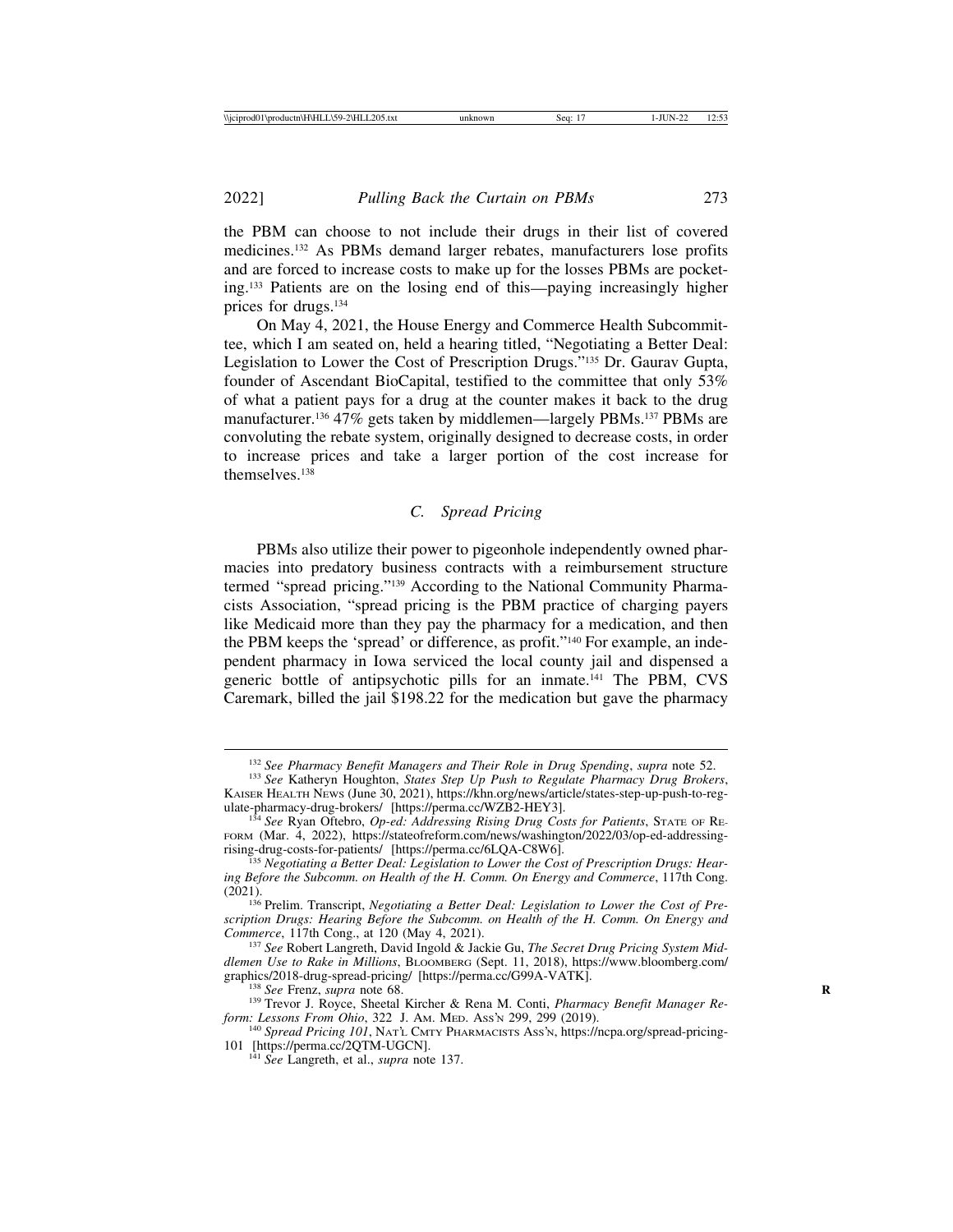only \$5.73.142 CVS Caremark took \$192.49 of profit on the generic medication, and the pharmacy reportedly lost money servicing the county jail for that year.<sup>143</sup>

PBMs use spread pricing tactics quite frequently to reimburse pharmacy claims below the cost of the dispensed drug. Pharmacy owners have little choice but to agree to these contracts, otherwise the PBM will not include them as an in-network pharmacy, likely putting the pharmacy out of business.144

Drug costs through Medicaid have increased, yet PBM reimbursements to pharmacies have decreased.145 States have found that the practice of spread pricing meant Medicaid programs were billed more than what the actual pharmacies were paid for claims.146 For example, in 2017, PBMs profited \$1.3 billion of the \$4.2 billion state Medicaid programs spent on drugs.147

A few states have audited PBMs to uncover the profits they make from spread pricing contracts in Medicaid drug programs. Maryland found PBMs pocket \$72 million annually from spread pricing.148 Michigan found PBMs overcharged their Medicaid program over \$64 million, and Kentucky found PBMs pocketed \$123.5 million in spread pricing annually.<sup>149</sup>

The Congressional Budget Office determined that a spread pricing ban in Medicaid programs would save federal taxpayers at least \$1 billion over 10 years.150 I introduced bipartisan legislation to stop this practice, H.R. 6101, the Drug Price Transparency in Medicaid Act of 2021.151 This legislation would ban spread pricing tactics used by PBMs in Medicaid programs.<sup>152</sup> I have introduced this bill in previous Congresses as well,<sup>153</sup> but as of February 28, 2022 the legislation has still not passed Congress.

<sup>&</sup>lt;sup>142</sup> *Id.*<br><sup>143</sup> *Id.* 144 *Pharmacy Benefit Managers and Their Role in Drug Spending, supra note 52.*<br><sup>145</sup> Rachel Garfield, Rachel Dolan & Elizabeth Williams, *Costs and Savings under Fed-*

*eral Policy Approaches to Address Medicaid Prescription Drug Spending*, KAISER FAM. FOUND. (June 22, 2021), https://www.kff.org/medicaid/issue-brief/costs-and-savings-underfederal-policy-approaches-to-address-medicaid-prescription-drug-spending/ [https://perma.cc/

RQ47-3HX9].<br>
<sup>146</sup> See Langreth, et al., *supra* note 137.<br>
<sup>147</sup> Id.<br>
<sup>148</sup> See Spread Pricing 101, supra note 140.<br>
<sup>149</sup> Id.<br>
<sup>150</sup> Garfield, et al., *supra* note 145.<br>
<sup>151</sup> H.R. 6101, 117th Cong. (2021).<br>
<sup>152</sup> See i <sup>153</sup> NCPA Supports Bipartisan Bill to Ban PBM Spread Pricing Tactics; Pay Pharmacies Appropriately, NAT'L CMTY. PHARMACISTS ASS'N (Dec. 1, 2021), https://ncpa.org/newsroom/ news-releases/2021/12/01/ncpa-supports-bipartisan-bill-ban-pbm-spread-pricing-tactics-pay [https://perma.cc/DNB6-UA2A].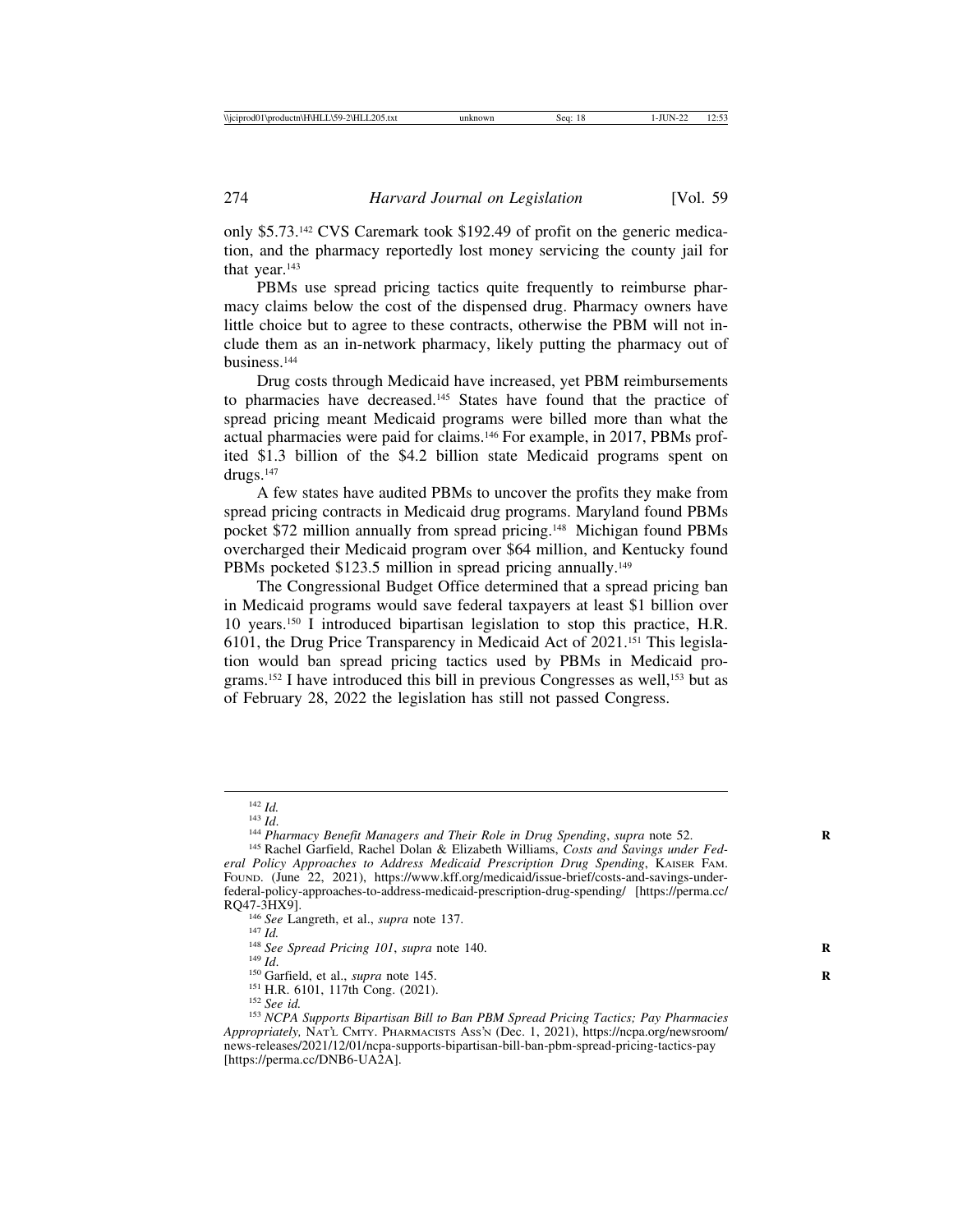## *D. Patient Steering*

PBMs also use a practice called patient steering to steer patients away from independent pharmacies in favor of pharmacies or mail-order programs the PBM directly owns.154

To illustrate, consider a patient in rural Kansas walking into their local pharmacy that they have been a customer of for decades. After their pharmacist fills the prescription, they may get a phone call from the PBM telling them that their drug costs could be less expensive if the PBM filled the patient's prescription at a big box drug store, like CVS, or a mail-order service the PBM runs. Or maybe the PBM informs the patient that their local pharmacy is no longer in-network, forcing them to take an extended drive to a larger town where the medication can be filled by an in-network pharmacy, or a pharmacy that is merged with the PBM.

This is patient steering and—make no mistake about it—it is harmful to patients.155 Patient steering by PBMs requires patients to break pre-existing relationships with pharmacists with whom they are comfortable.156 A survey conducted by the National Community Pharmacists Association found 79% of independent pharmacists say their patients' prescriptions were transferred to a different pharmacy by a PBM without the patients' consent.157

Although the short-term gain of a less expensive drug for the patient sounds beneficial, the long-term consequences are worse. As PBMs steer patients into pharmacies they own, independent pharmacies lose business, and the healthcare delivery system becomes more integrated and anti-competitive, driving higher drug costs and presenting opportunities for PBMs to take more profits.158 Consumers should have the freedom to choose, especially when it comes to their healthcare.

<sup>154</sup> *See* Letter from Ronna Hauser, Vice President, Pharmacy & Regul. Aff., Nat'l Comm. Pharmacists Ass'n, to Off. Sec'y, Fed. Trade Comm'n (Nov. 15, 2018), https://www.ftc.gov/ system/files/documents/public\_comments/2018/11/ftc-2018-0076-d-0018-162492.pdf [https://<br>perma.cc/AR4W-JWBK].

<sup>&</sup>lt;sup>155</sup> See CAL. PHARMACISTS ASS'N, SB 524 (SKINNER) – PBMS: PATIENT STEERING 1 (Aug. 2021), https://cpha.com/wp-content/uploads/2021/08/Patient-Steering-Fact-Sheet-\_F.pdf [https://perma.cc/XTL2-UFXT]. <sup>156</sup> *See id*. <sup>157</sup> Press Release, Nat'l Comm. Pharmacists Ass'n, Patient Steering a Massive Problem for

Comm. Pharmacists, New Survey Shows (Sept. 17, 2020), https://ncpa.org/newsroom/newsreleases/2020/09/17/patient-steering-massive-problem-community-pharmacists-new-survey

<sup>&</sup>lt;sup>158</sup> Elizabeth Seeley & Surya Singh, *Competition, Consolidation, and Evolution in the Pharmacy Market*, COMMONWEALTH FUND (Aug. 12, 2021) https://www.commonwealthfund. org/publications/issue-briefs/2021/aug/competition-consolidation-evolution-pharmacy-market [https://perma.cc/32B4-JHRL].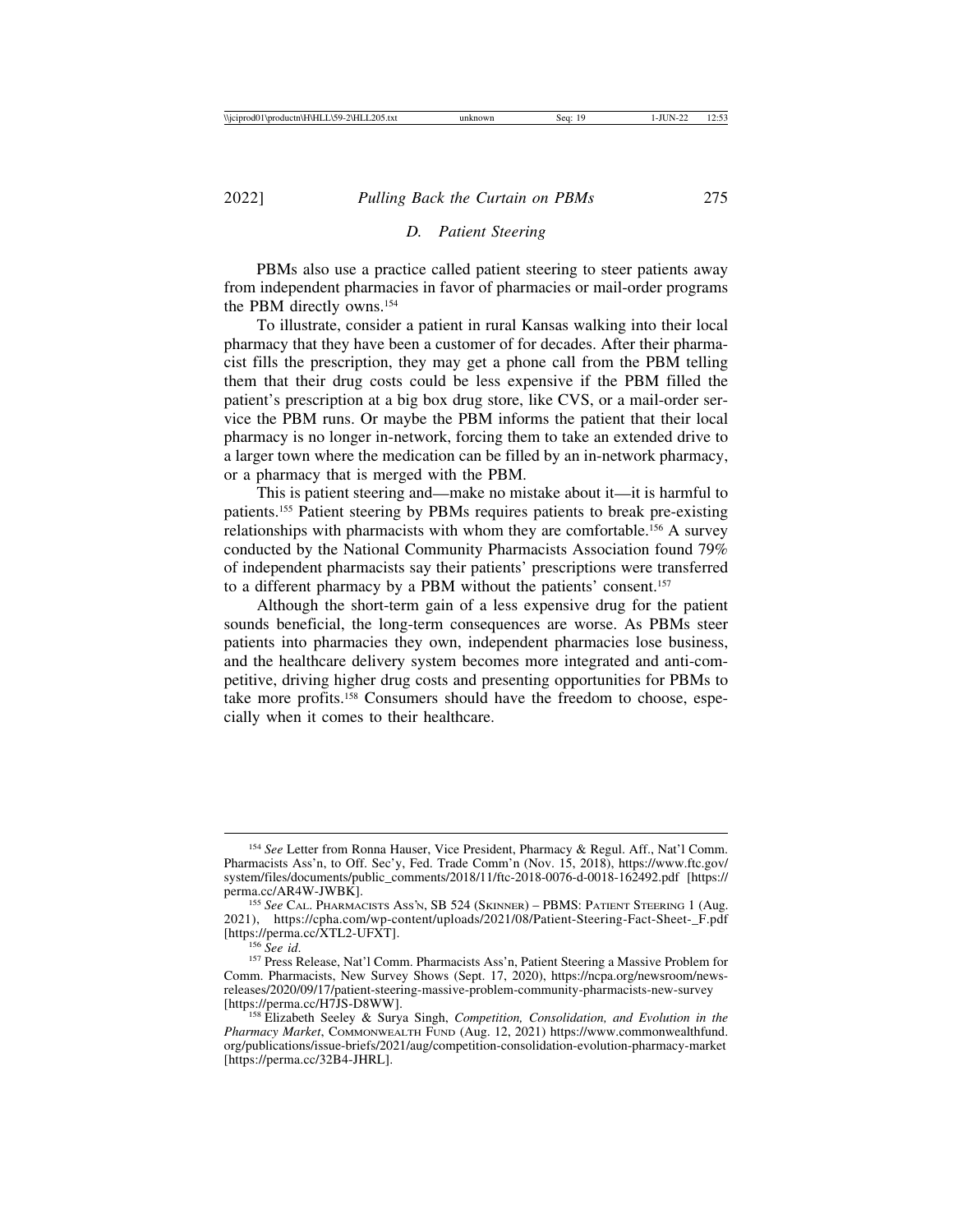# IV. POTENTIAL POLICY SOLUTIONS

Significant change addressing PBMs' predatory practices has proven to be difficult.

The Trump administration recognized the harmful impacts of PBMs, and, in February 2019, CMS issued a notice of proposed rulemaking to reduce out-of-pocket spending for beneficiaries at the pharmacy and other points-of-care.159 This proposed rule would have forced PBMs to transfer rebates to the customer at the pharmacy counter, and DIR fees would have to be assessed at the point of sale instead of months after the medication is dispensed.160

This proposal would have ensured patients' out-of-pocket costs were reduced because the PBMs would no longer be able to take the drug manufacturer rebates for themselves—saving patients up to 30% of what they spend on drugs.<sup>161</sup> Assessing DIR fees at the point of sale would allow independently owned pharmacies to plan ahead for these fees and remodel their business to account for them.162

The Trump administration issued a final rule in November 2020, but the rule excluded any DIR fee reform and opted only to force rebates to patients at the point of sale.163 The rule was set to take effect on January 1, 2022.164 The PCMA sued the Trump administration, arguing the rule would lead to higher insurance premiums in Medicare Part D.<sup>165</sup> On January 30, 2021, the

<sup>159</sup> *See* Fraud and Abuse; Removal of Safe Harbor Protection for Rebates Involving Prescription Pharmaceuticals and Creation of New Safe Harbor Protection for Certain Point-of-Sale Reductions in Price on Prescription Pharmaceuticals and Certain Pharmacy Benefit Manager Service Fees, 84 Fed. Reg. 3240 (proposed Feb. 6, 2019) (to be codified at 42 C.F.R. pt. 1001), https://www.federalregister.gov/documents/2019/02/06/2019-01026/fraud-and-abuseremoval-of-safe-harbor-protection-for-rebates-involving-prescription-pharmaceuticals [https://

<sup>&</sup>lt;sup>160</sup> See id.<br><sup>161</sup> See Jeff Lagasse, *Updated: Trump-Era Rebate Rule for Medicare Part D on Hold Until 2023*, HEALTHCARE FIN. (Feb. 1, 2021), https://www.healthcarefinancenews.com/news/bidenadministration-puts-hold-trump-era-rebate-rule-medicare-part-d [https://perma.cc/SPJ5-

<sup>&</sup>lt;sup>162</sup> See T. Joseph Mattingly II & Ge Bai, *Reforming Pharmacy Direct and Indirect Remuneration in the Medicare Part D Program*, HEALTH AFFS. (July 19, 2021), https:// www.healthaffairs.org/do/10.1377/forefront.20210714.70749/full/ [https://perma.cc/BBJ5-YW9W].

<sup>&</sup>lt;sup>163</sup> 42 C.F.R. § 1001 (2020); *see* Press Release, U.S. Dep't of Health & Human Servs., HHS Finalizes Rule to Bring Drug Discounts Directly to Seniors at the Pharmacy Counter (Nov. 20, 2020), https://www.hhs.gov/about/news/2020/11/20/hhs-finalizes-rule-bring-drug-<br>discounts-directly-seniors-pharmacy-counter.html [https://perma.cc/LS3Q-PB48].

<sup>&</sup>lt;sup>164</sup> Thomas Sullivan, *PBM Rebate Rule Effective Date Postponed*, PoL'y & MED., https:// www.policymed.com/2021/02/pbm-rebate-rule-effective-date-postponed.html [https:// perma.cc/V6BB-D5B5] (last updated Feb. 14, 2021). <sup>165</sup> *See Pharm. Care Mgmt. Ass'n v. U.S. Dep't of Health & Human Servs.*, 21 Civ. 21-95

<sup>(</sup>JDB) (D.D.C. Mar. 15, 2021).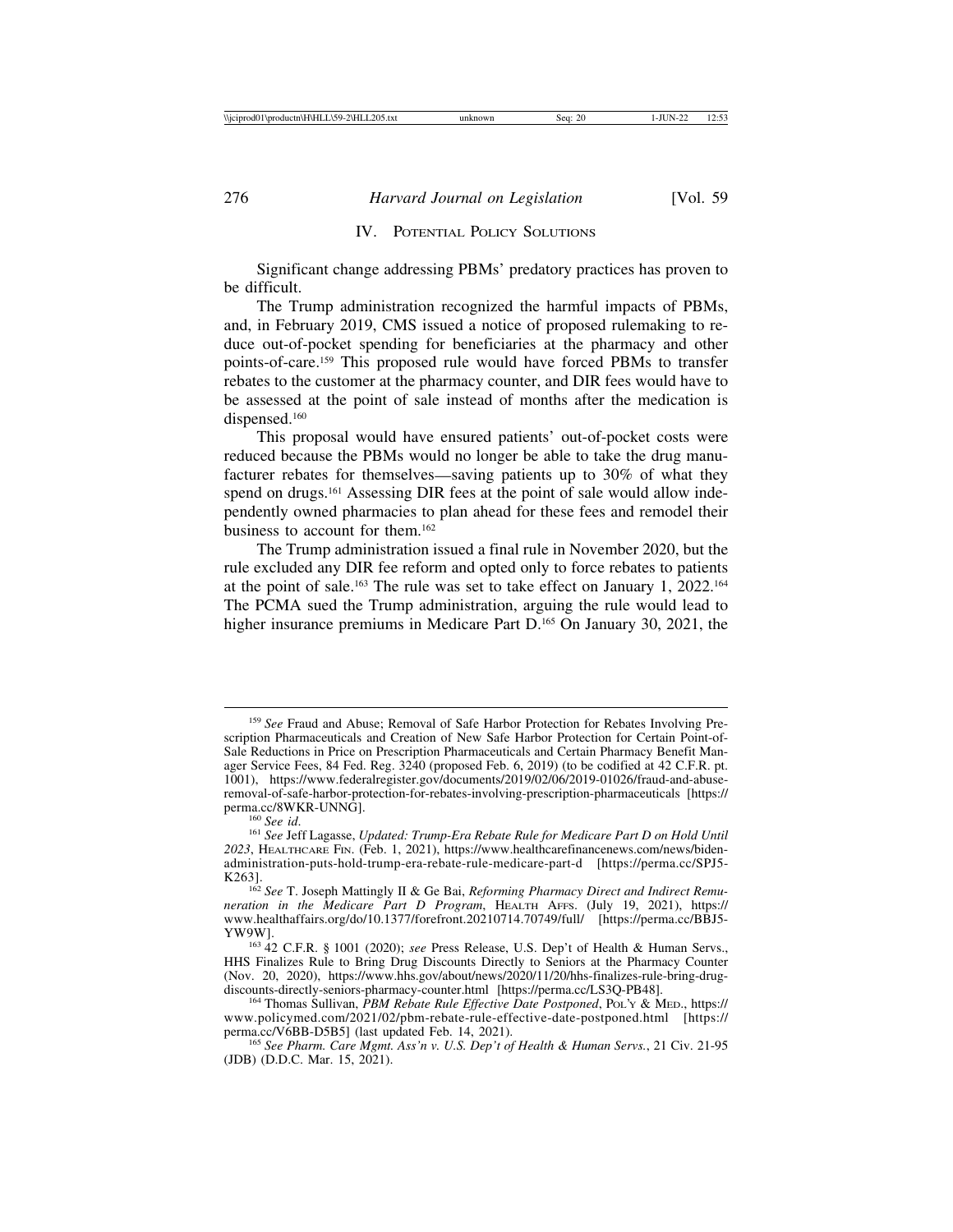United States District Court for the District of Columbia issued an order postponing the rule's enactment until January 1, 2023.166

In a win for PBMs, the Biden administration further delayed the rule's implementation after a court order staying litigation on the rule until HHS is able to review it.167 Congress then passed a legislative delay of the rule until 2026 as a "pay-for" to finance the infrastructure bill signed into law by President Biden on November 15, 2021.<sup>168</sup> The legislative delay was projected by the Congressional Budget Office to save the federal government \$49 billion in premium increases if the rule took effect.<sup>169</sup>

As previously discussed, members of Congress have also introduced legislation to stop these PBM practices, notably the Pharmacy DIR Reform to Reduce Senior Drug Costs Act<sup>170</sup> and the Drug Price Transparency in Medicaid Act of 2021.<sup>171</sup>

State action has also taken place to stop PBMs. On December 10, 2020, the Supreme Court ruled 8-0 in *Rutledge v. Pharmaceutical Care Management Association (PCMA)*<sup>172</sup> that an Arkansas law ("Act 900") does not preempt federal Employee Retirement Income Security Act of 1974 ("ERISA") laws.173 Act 900 regulates reimbursements to pharmacies by PBMs for the cost of prescription drugs.174 Under Act 900, PBMs are required to raise reimbursement rates for drugs if they are below the pharmacy's wholesale acquisition cost.175 This would prohibit PBMs from reimbursing pharmacies less than what it cost for them to purchase the drug.176

The *Rutledge* case will likely serve as a model for other states to enact laws aimed at stopping PBMs' practices. It was a big win for all pharmacists, and the ruling opens the door for states to take additional action against PBMs, not just stopping low reimbursement rates.

<sup>166</sup> *See* Order, *Pharm. Care Mgmt. Ass'n v. U.S. Dep't of Health & Human Servs.*, 21 Civ.

<sup>&</sup>lt;sup>167</sup> See Order, *Pharm. Care Mgmt. Ass'n v. U.S. Dep't of Health & Human Servs.*, 21 Civ. 21-95 (JDB), at 1 (D.D.C. Mar. 15, 2021); *see also* Jacquie Lee & Ian Lopez, *HHS Delays Trump-Era Drug Rebate Rule to 2023 After Court Order*, BLOOMBERG (Mar. 18, 2021), https:// news.bloomberglaw.com/pharma-and-life-sciences/biden-delays-drug-rebate-rule-that-gao-<br>says-violates-review-law-1 [https://perma.cc/533Z-UU8U].

<sup>&</sup>lt;sup>168</sup> Infrastructure Investment and Jobs Act, Pub. L. No. 117-58, 135 Stat. 429 (2021). <sup>169</sup> Cong. Budget Off., Incorporating the Effects of the Proposed Rule on Safe

HARBORS FOR PHARMACEUTICAL REBATES IN CBO'S BUDGET PROJECTIONS—SUPPLEMENTAL MATERIAL FOR UPDATED BUDGET PROJECTIONS: 2019 TO 2029 (2019), https://www.cbo.gov/<br>system/files/2019-05/55151-SupplementalMaterial.pdf [https://perma.cc/Q54Q-587P].

<sup>&</sup>lt;sup>170</sup> S. 1909, 117th Cong. (2021).<br><sup>171</sup> H.R. 6101, 117th Cong. (2021).<br><sup>172</sup> 598 U.S. <sub>—</sub> (2020).<br><sup>173</sup> See Kimberly J. Donovan & Michele Noble, Supreme Court Rules That Arkansas Act *900, Affecting the Prices That PBMs Pay to Pharmacies, Is Not Preempted Under ERISA*, NAT'L L. REV. (Dec. 11, 2020), https://www.natlawreview.com/article/supreme-court-rules-ar-<br>kansas-act-900-affecting-prices-pbms-pay-to-pharmacies-not [https://perma.cc/DM85-TH22].

<sup>&</sup>lt;sup>174</sup> PBM Reimbursement, ARK. PHARMACISTS ASS'N, https://www.arrx.org/reimbursement [https://perma.cc/D2X5-N6YF]. <sup>175</sup> *Id.* <sup>176</sup> *Id.*